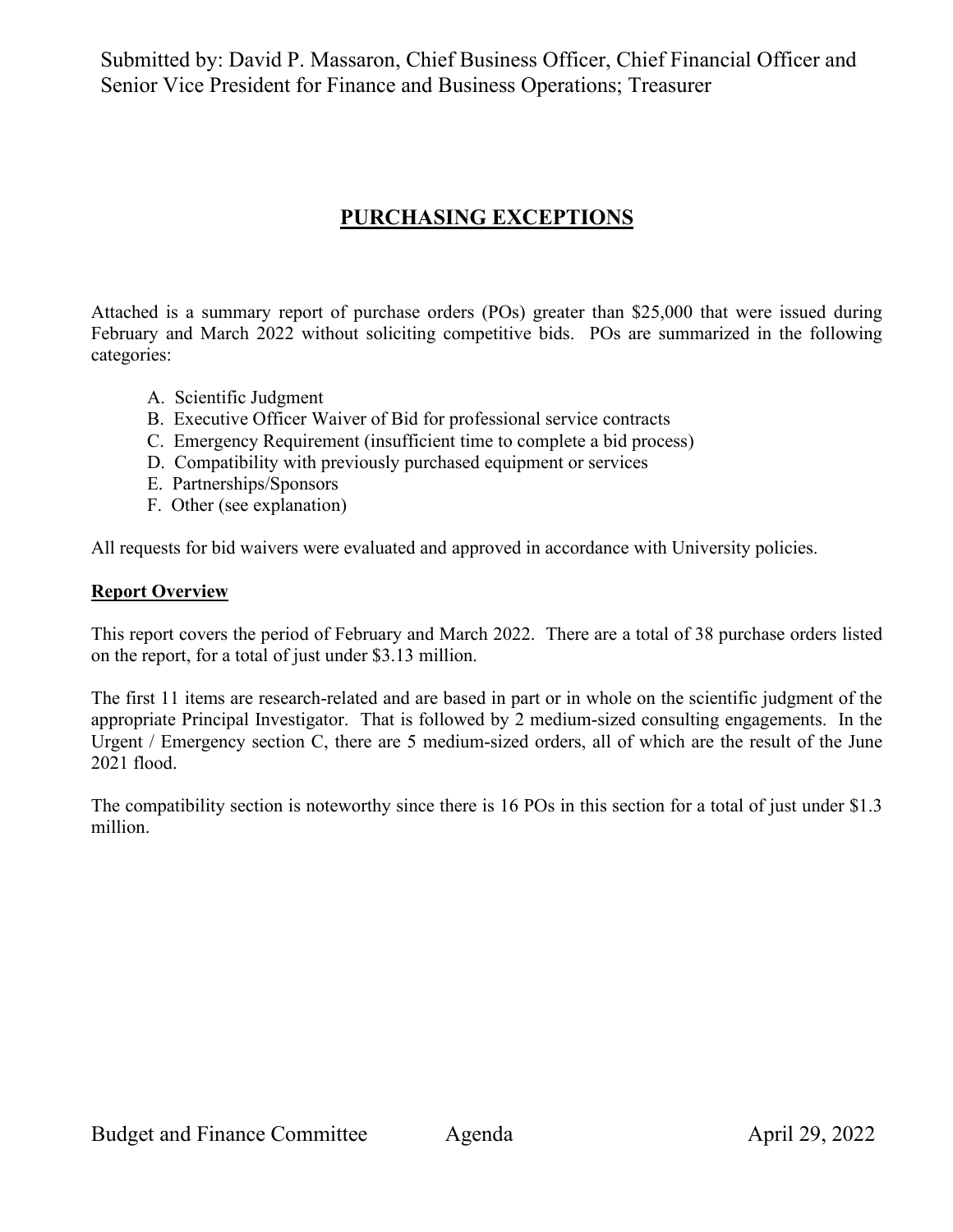| No           |          | <b>PO NUMBER VENDOR / PRICE</b><br><b>FUNDING SOURCE</b> | <b>DESCRIPTION</b>                                                                                                                                                                                                                                                                                                                                                        | Approved by                          |
|--------------|----------|----------------------------------------------------------|---------------------------------------------------------------------------------------------------------------------------------------------------------------------------------------------------------------------------------------------------------------------------------------------------------------------------------------------------------------------------|--------------------------------------|
|              |          | A. SCIENTIFIC JUDGMENT (S03, S04)                        |                                                                                                                                                                                                                                                                                                                                                                           |                                      |
| $\mathbf{1}$ | P1014120 | Lumenis BE Inc                                           | <b>Basis: Scientific Judgment based on Equipment Functionality</b><br>Glaucoma Laser for the Department of Ophthalmology from Lumenis.                                                                                                                                                                                                                                    | Mark Juzych, Chair<br>of the         |
|              |          | \$71,200.00                                              |                                                                                                                                                                                                                                                                                                                                                                           | Ophthalmology                        |
|              |          |                                                          | Both Selective Laser Trabeculoplasty (SLT) and YAG laser treatment are used to treat medication                                                                                                                                                                                                                                                                           | Department,                          |
|              |          | Federal Grant Funds -                                    | conditions within the anterior segment of the eye. SLT is a type of laser surgery used to help lower                                                                                                                                                                                                                                                                      | approved by                          |
|              |          | Ophthalmology Visual<br>Anatomical Sci                   | intraocular pressure (IOP) in glaucoma patients, while YAG lasers can be used in both glaucoma and<br>cataract surgeries.                                                                                                                                                                                                                                                 | Kenneth Doherty                      |
|              |          |                                                          | The Lumenis Digital Duet SL T/YAG glaucoma laser is the only comprehensive digital treatment and<br>imaging solution on the market currently. This instrument has state of the art optics, provides<br>visibility of the trabecular meshwork and anterior segment, and the digital monitor allows for<br>teaching capabilities that no other device on the market allows. |                                      |
|              |          |                                                          | This device, and the digital monitor, offer live viewing as well as the recording of treatments for clear                                                                                                                                                                                                                                                                 |                                      |
|              |          |                                                          | education of patient treatment procedures for the medical students, residents, and fellows.                                                                                                                                                                                                                                                                               |                                      |
|              |          |                                                          | The end-user researched the market and was unable to find a comparable SLT/YAG in the                                                                                                                                                                                                                                                                                     |                                      |
|              |          |                                                          | marketplace that allows the physicians to teach in this manner The ability to photograph and record                                                                                                                                                                                                                                                                       |                                      |
|              |          |                                                          | procedures allows the teaching to continue and keep as teaching files for the future.                                                                                                                                                                                                                                                                                     |                                      |
|              |          |                                                          | <b>Basis: Recommended Source for Specialized Services</b>                                                                                                                                                                                                                                                                                                                 |                                      |
| 2            | P1012841 | Jessica Lee-Brodie                                       | Data analytical services were provided by Fitabase for Dr. Chitlur's STEPS research study in the<br>Pediatrics Department. Fitabase will be of providing study participants' Fit Bitusage.                                                                                                                                                                                | Herman Gray, Chair<br>of Pediatrics, |
|              |          | \$45,191.80                                              |                                                                                                                                                                                                                                                                                                                                                                           | approved by                          |
|              |          |                                                          | WSU does not have the capability to collect and analyze the data as succinctly as Fitabase does.                                                                                                                                                                                                                                                                          | Kenneth Doherty                      |
|              |          | Federal Grant Funds -                                    |                                                                                                                                                                                                                                                                                                                                                                           |                                      |
|              |          | Pediatrics                                               | To our knowledge, there are no other companies or individuals that have this capability. The study<br>sponsor provided information about this company for use in the research.                                                                                                                                                                                            |                                      |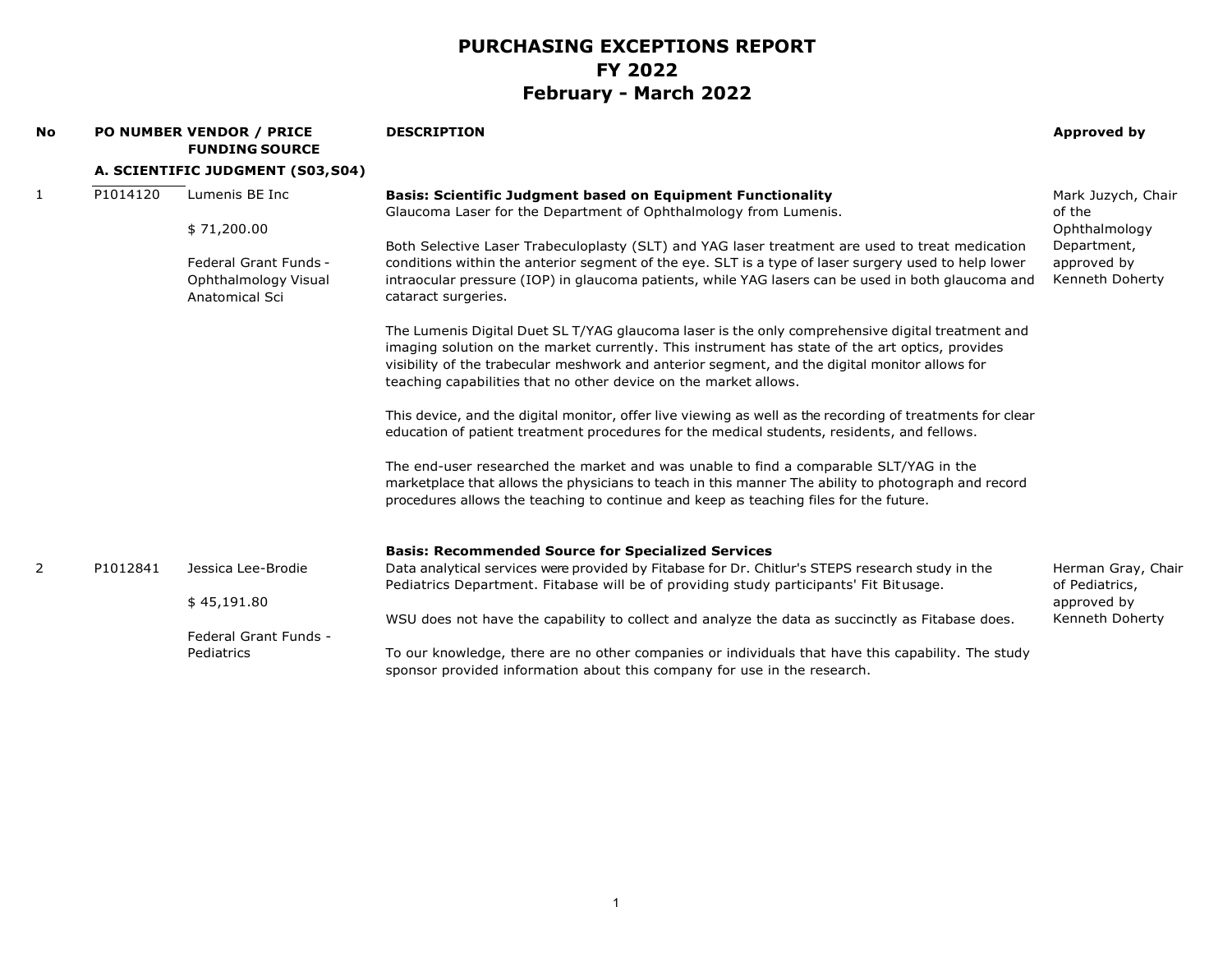| No |          | <b>PO NUMBER VENDOR / PRICE</b><br><b>FUNDING SOURCE</b> | <b>DESCRIPTION</b>                                                                                                                                                                                                                                                                                                                                                                                                                                                                                                                                                     | Approved by                                                                                       |
|----|----------|----------------------------------------------------------|------------------------------------------------------------------------------------------------------------------------------------------------------------------------------------------------------------------------------------------------------------------------------------------------------------------------------------------------------------------------------------------------------------------------------------------------------------------------------------------------------------------------------------------------------------------------|---------------------------------------------------------------------------------------------------|
| 3  | P1012252 | Shimadzu Scientific<br>Instruments<br>\$49,988.60        | <b>Basis: Scientific Judgment based on Equipment Functionality</b><br>Mass spectrometer detector with an ESI probe, computer with lab solution software, CTO-20AC<br>column oven, and required HPLC parts for connection to an HPLC instrument. This equipment is for<br>Pharmaceutical Sciences from Shimadzu.                                                                                                                                                                                                                                                        | Steven Firestine,<br>Interim Chair,<br>Pharmaceutical<br>Sciences, approved<br>by Kenneth Doherty |
|    |          | ICR Funds - Pharmaceutical<br>Science                    | This instrument is a demo instrument that has been in place in the Bryant-Friedrich lab. This<br>instrument came with Dr. Bryant-Friedrich when she moved from the University of Toledo to Wayne<br>State The instrument is being offered at a 61.2% discount because of prior affiliations with the lab.<br>Substantial savings on other equipment and parts are also realized with this purchase.                                                                                                                                                                    |                                                                                                   |
|    |          |                                                          | Pharmaceutical Sciences has existing Shimadzu HPLC systems. This instrument will interface with<br>the existing HPLC equipment and is already present and working in the lab. This is the only<br>instrument that is being considered since we are unable to afford other systems.                                                                                                                                                                                                                                                                                     |                                                                                                   |
| 4  | P1010730 | Li-Cor Inc                                               | <b>Basis: Scientific Judgment based on Equipment Functionality</b><br>The Odyssey M Imaging for the Department of Oncology from LICOR.                                                                                                                                                                                                                                                                                                                                                                                                                                 | Antonio Yancey -<br>Associate Vice                                                                |
|    |          | \$67,360.93                                              |                                                                                                                                                                                                                                                                                                                                                                                                                                                                                                                                                                        | President for the<br>Division of                                                                  |
|    |          | General Funds - KCI Clinical<br>Trials IDC               | The Odyssey M Imaging System pairs the Odyssey M Imager with LI-COR Acquisition Software and<br>Empiria Studio® Software to maximize data quality, consistency, and replicability using best<br>practices provided by industry experts. This system provides reliable data for membranes, plate-<br>based assays, slides, and nucleic acid and protein gels. It is versatile and can capture assays in 18<br>channels, including white light, luminescence (i.e., bioluminescence and chemiluminescence), and<br>fluorescence (i.e., visible and near-infrared (NIR)). | Research, approved<br>by Kenneth Doherty                                                          |
|    |          |                                                          | The lab has had an excellent experience with the Odyssey Classic from LI-COR for protein<br>detection for the last 15 years. the Odyssey® M Near-Infrared Imaging System will offer us the<br>best value for our allotted budget. This system provides everything required to generate the data<br>necessary for publication, funding, and discovery advancement.                                                                                                                                                                                                      |                                                                                                   |
|    |          |                                                          | Licor is a company with over 25 years of near-infrared fluorescence molecular imaging experience.<br>Licor is the only company that provides an imaging system with all these above-referenced<br>capabilities.                                                                                                                                                                                                                                                                                                                                                        |                                                                                                   |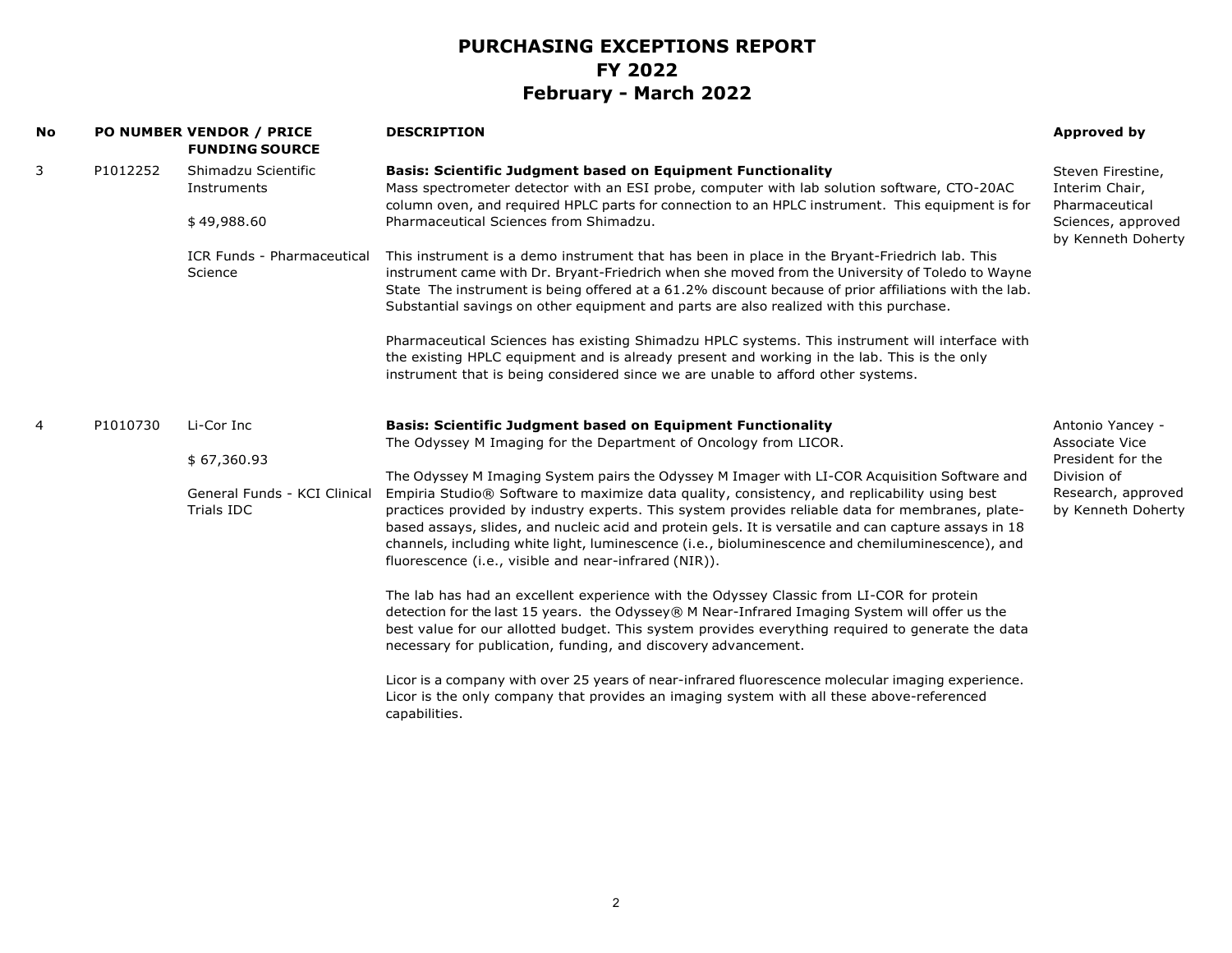| No |          | <b>PO NUMBER VENDOR / PRICE</b><br><b>FUNDING SOURCE</b> | <b>DESCRIPTION</b>                                                                                                                                                                                    | <b>Approved by</b>                                |
|----|----------|----------------------------------------------------------|-------------------------------------------------------------------------------------------------------------------------------------------------------------------------------------------------------|---------------------------------------------------|
| 5  | P1009085 |                                                          | La Jolla Alcohol Research, Inc Basis: Scientific Judgment based on Equipment Functionality                                                                                                            | Sharon Pepe,                                      |
|    |          | \$27,500.00                                              | Scientific eVape system for Obstetrics and Gynecology, Ob/Gyn, from LaJolla Alcohol Research.                                                                                                         | Associate Director of                             |
|    |          |                                                          | This system is a 4-chamber passive administration eVape system with the following:                                                                                                                    |                                                   |
|    |          | Grant Funds -                                            | . 2 vapor generators                                                                                                                                                                                  |                                                   |
|    |          | Obstetrics/Gynecology                                    | . 1 touchscreen tablet                                                                                                                                                                                |                                                   |
|    |          |                                                          | . 4 individual chambers                                                                                                                                                                               |                                                   |
|    |          |                                                          | . 2 HAKKO 25 vacuum compressors                                                                                                                                                                       |                                                   |
|    |          |                                                          | . 2 HEPA filters                                                                                                                                                                                      |                                                   |
|    |          |                                                          | . 1 activated charcoal filter                                                                                                                                                                         |                                                   |
|    |          |                                                          | . 4 eVape tanks                                                                                                                                                                                       |                                                   |
|    |          |                                                          | . 1-year warranty on parts and labor                                                                                                                                                                  |                                                   |
|    |          |                                                          | . 1 pack of replacement wicks                                                                                                                                                                         |                                                   |
|    |          |                                                          | La Jolla Alcohol Research Inc. is the sole manufacturer and supplier of this patented Scientific eVape<br>inhalation system. The eVape system is the preferred instrument of use since the product is |                                                   |
|    |          |                                                          | translatable to what's being used by humans in experimental conditions for rats. The system is also                                                                                                   |                                                   |
|    |          |                                                          | customizable, so upgrading in the future doesn't mean the department will have to purchase a new                                                                                                      |                                                   |
|    |          |                                                          | system. This system is being customized to meet the needs for exposing the rats to e-cig aerosols to                                                                                                  |                                                   |
|    |          |                                                          | mimic vaping patterns to generate a nicotine/cotinine profile comparable to humans.                                                                                                                   |                                                   |
|    |          |                                                          | This is the only system known where the research group can do 4 groups of different exposure                                                                                                          | Administration,<br>approved by<br>Kenneth Doherty |
|    |          |                                                          | simultaneously. All of the LaJolla systems are developed, and customized from concept to<br>manufacturing and testing, in the United States.                                                          |                                                   |
|    |          |                                                          | LaJolla is the sole source manufacturer for the configuration and experimental needs of the lab.                                                                                                      |                                                   |
|    |          |                                                          | This research lab utilizes 3-4 different experimental groups with simultaneous exposure, no other e-<br>ciq exposure system known can provide this.                                                   |                                                   |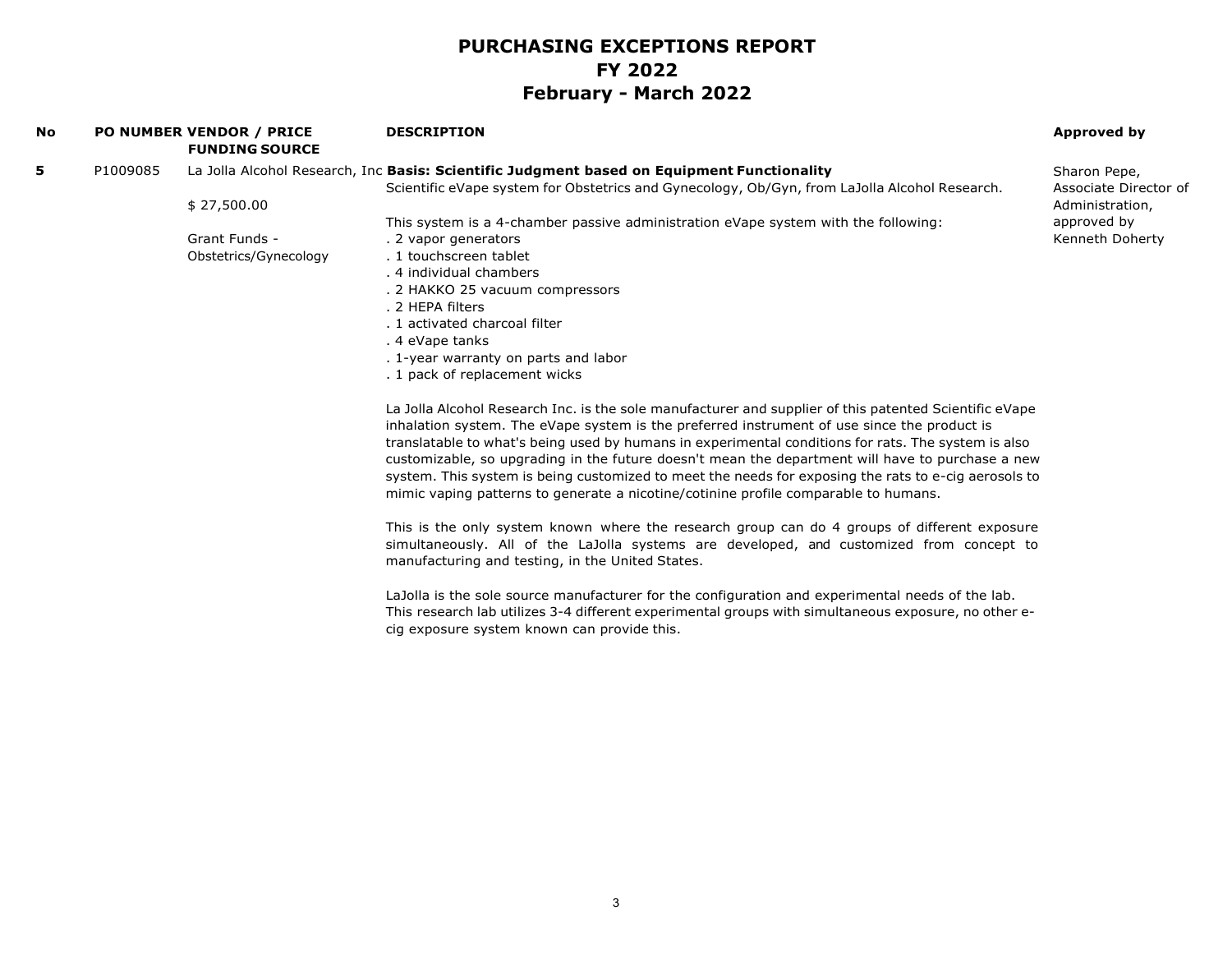| No |          | PO NUMBER VENDOR / PRICE<br><b>FUNDING SOURCE</b>                 | <b>DESCRIPTION</b>                                                                                                                                                                                                                                                                                                                                                                                                                                                                                                                                                                                                                                         | <b>Approved by</b>                                                             |
|----|----------|-------------------------------------------------------------------|------------------------------------------------------------------------------------------------------------------------------------------------------------------------------------------------------------------------------------------------------------------------------------------------------------------------------------------------------------------------------------------------------------------------------------------------------------------------------------------------------------------------------------------------------------------------------------------------------------------------------------------------------------|--------------------------------------------------------------------------------|
| 6  | P1008710 | <b>Photonics Industries</b><br>International, Inc.<br>\$47,300.00 | <b>Basis: Scientific Judgment based on Equipment Functionality</b><br>Picosecond laser that can produce various wavelengths at 1064nm, 532 nm, and 355nm for the<br>Department of Chemistry from Photonics.                                                                                                                                                                                                                                                                                                                                                                                                                                                | Matthew Allen, Chair<br>for the Department<br>of Chemistry,<br>approved by     |
|    |          | Grant Funds - Chemistry<br>Administration                         | Wen Li, the researcher that will use the equipment, has gone through extensive vendor searching to<br>identify the laser that best met all the requirements for his research. Photonics Industries was the<br>only one that was able to provide a product that meets all the requirements. Proprietary<br>technologies enable the Photonics laser to provide twice as much pulse energy as comparable<br>competitors' systems. Such high pulse energies allow for process efficiency optimization by spatial<br>scaling, since the beam can be split numerous times to simultaneously feed multiple workstations<br>yielding the lowest Cost of Ownership. | Kenneth Doherty                                                                |
|    |          |                                                                   | The equipment (a high-power laser) is highly specialized and very few vendors offer viable<br>products. The Ekspla laser was higher in price: \$100,000 versus \$47,300 for Photonics. The CNI<br>laser, at a cost of \$50,000, only provides one wavelength of output.                                                                                                                                                                                                                                                                                                                                                                                    |                                                                                |
| 7  | P1008700 | American Laboratory<br>Products Co., Ltd.<br>\$59,160.00          | <b>Basis: Scientific Judgment based on Equipment Functionality</b><br>Beta-Defensin 2 (BD2) Elisa kits for Perinatology Research Branch (PRB) from American Laboratory<br>Product Company (ALPCO)                                                                                                                                                                                                                                                                                                                                                                                                                                                          | Stanley Berry, Chair<br>of the Perinatology<br>Research Branch,<br>approved by |
|    |          | <b>Grant Funds - Perinatal</b><br>Research Branch                 | ALPCO Beta-Defensin 2 ELISA kits are utilized for the quantitative determination of beta-defensin 2 in Kenneth Doherty<br>human samples. The method is based on the interaction between the antibodies and the analyte, and<br>the results can be reported in concentrations, positive/negative or greater than/less than thresholds.<br>ALPCO Beta Defensin 2 (BD2) ELISA kits enable researchers to determine the Beta-Defensin 2 (BD2)<br>in human specimens (e.g., vaginal secretions) with exceptional sensitivity and reliability.                                                                                                                   |                                                                                |
|    |          |                                                                   | Eagle Biosciences Inc. and Fisher Scientific offer Beta-Defensin 2 (BD2) ELISA kits; however, they<br>both are less specific than the kits offered by ALPCO. Therefore, the competition is inadequate.                                                                                                                                                                                                                                                                                                                                                                                                                                                     |                                                                                |
|    |          |                                                                   | Moreover, the ALPCO Beta-Defensin 2 (BD2) ELISA kits are already in use for the longitudinal studies<br>being performed at the PRB. Based on the previous use and the results, the Beta-Defensin 2 ELISA<br>kits by ALPCO are the preferred vendor. We require the continued use of these kits in order to<br>maintain experimental consistency.                                                                                                                                                                                                                                                                                                           |                                                                                |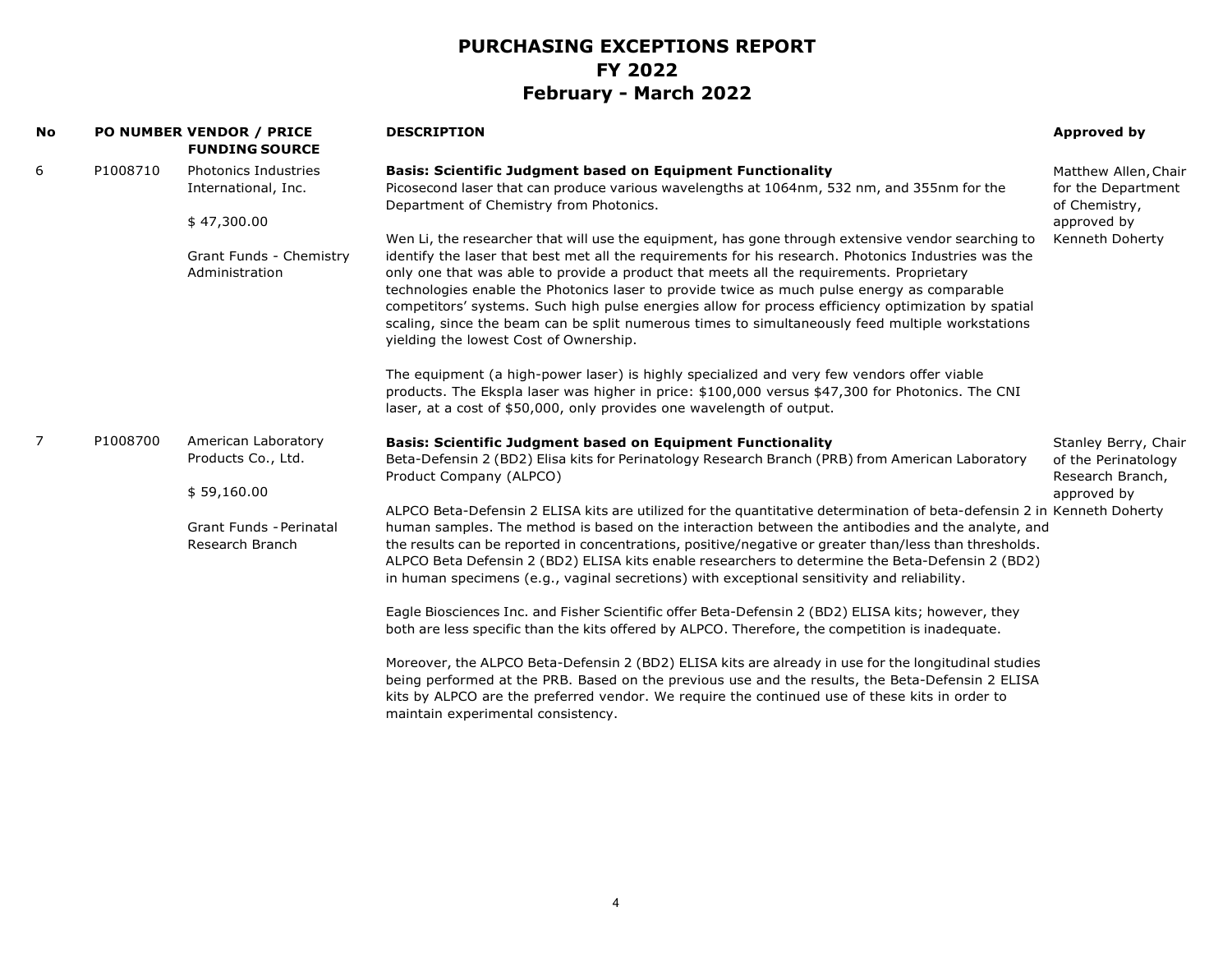| No |          | <b>PO NUMBER VENDOR / PRICE</b><br><b>FUNDING SOURCE</b> | <b>DESCRIPTION</b>                                                                                                                                                                              | <b>Approved by</b>             |
|----|----------|----------------------------------------------------------|-------------------------------------------------------------------------------------------------------------------------------------------------------------------------------------------------|--------------------------------|
| 8  | P1008544 | <b>Fisher Scientific</b>                                 | <b>Basis: Scientific Judgment based on Equipment Functionality</b>                                                                                                                              | Cindy Peters,                  |
|    |          |                                                          | Scientific Equipment and Supplies for the Department of Pharmacology from Fisher Scientific.                                                                                                    | Administrator for the          |
|    |          | \$68,845.68                                              |                                                                                                                                                                                                 | Department of                  |
|    |          |                                                          | This order includes the following: METTLER TOLEDO Excellence XSR Analytical Balances, Mettler                                                                                                   | Pharmacology,                  |
|    |          | General Funds -                                          | Toledo S220 SevenCompact pH/Ion Benchtop Meter, Thermo Scientific Owl EasyCast B2 Mini Gel                                                                                                      | approved by                    |
|    |          | Pharmacology                                             | Electrophoresis System, Thermo Scientific Digital Mini Rotator, NANODROP ONE, Drummond Portable                                                                                                 | Kenneth Doherty                |
|    |          |                                                          | Pipet-Aid XP Pipet Controller, Applied Biosystems QuantStudio 3 Real-Time PCR System, Thermo                                                                                                    |                                |
|    |          |                                                          | Scientific OEM Rechargable Lithium-Ion Battery, VARIOSKAN LUX T&B F, ABS L plate reader, Thermo                                                                                                 |                                |
|    |          |                                                          | Scientific Owl EasyCast B2 and B3 System EasyCast Gel Tray, Thermo Scientific Owl EasyCast B2 and                                                                                               |                                |
|    |          |                                                          | B3 Mini Gel Electrophoresis System DoubleSided 12 Tooth Comb, Thermo Scientific Owl EasyCast B2<br>and B3 Mini Gel Electrophoresis System Double-Sided 20 Tooth Comb, Mettler Toledo StarterPac |                                |
|    |          |                                                          | Installation for Balances with ACC, Thermo Scientific Thermo Scientific Sorvall ST1 R Plus, Thermo                                                                                              |                                |
|    |          |                                                          | Scientific M-20 Microplate Swinging Bucket Rotor.                                                                                                                                               |                                |
|    |          |                                                          |                                                                                                                                                                                                 |                                |
|    |          |                                                          | These Items are required to conduct a study on the interplay between a tumor and its                                                                                                            |                                |
|    |          |                                                          | microenvironment during breast cancer progression and metastasis.                                                                                                                               |                                |
|    |          |                                                          |                                                                                                                                                                                                 |                                |
|    |          |                                                          | Fisher Scientific is the University's preferred partner and carries both Mettler Toledo and Thermo                                                                                              |                                |
|    |          |                                                          | Scientific products required for this study. Fisher Scientific is a unit of Thermo Scientific.                                                                                                  |                                |
|    |          |                                                          | Thermo is the manufacturer of the equipment and Fisher is the distributor of that equipment.                                                                                                    |                                |
| 9  | P1014102 |                                                          | DARKHORSE ANALYTICS INC Basis: Informal Quotes obtained by the Requesting Department                                                                                                            | Phil Levy, AVP -               |
|    |          |                                                          | IT Development Services from Darkhorse Analytics Inc., including data analytics and data                                                                                                        | School of Medicine,            |
|    |          | \$197,500.00                                             | visualization, for the School of Medicine and Dr. Levy's PHOENIX research project.                                                                                                              | approved by<br>Kenneth Doherty |
|    |          | Federal Grant Funds - VP                                 | The PHOENIX team had previously worked with another company, the Maven-Wave Company during                                                                                                      |                                |
|    |          | Research                                                 | the initial phase of the Project. Maven provided a proposal for \$439,000 for the balance of the                                                                                                |                                |
|    |          |                                                          | Project; however, it was discovered that Maven did not have experience or an understanding of the                                                                                               |                                |
|    |          |                                                          | deliverables for the Project.                                                                                                                                                                   |                                |
|    |          |                                                          | Darkhorse Analytics is approximately one-half the cost of Maven-Wave. The PHEONIX team met with                                                                                                 |                                |
|    |          |                                                          | other agencies and found that Darkhorse Analytics would best meet the needs of the Project and                                                                                                  |                                |
|    |          |                                                          | could create the data visualization tool that the Team sought.                                                                                                                                  |                                |
|    |          |                                                          | Darkhorse has a history of developing similar tools.                                                                                                                                            |                                |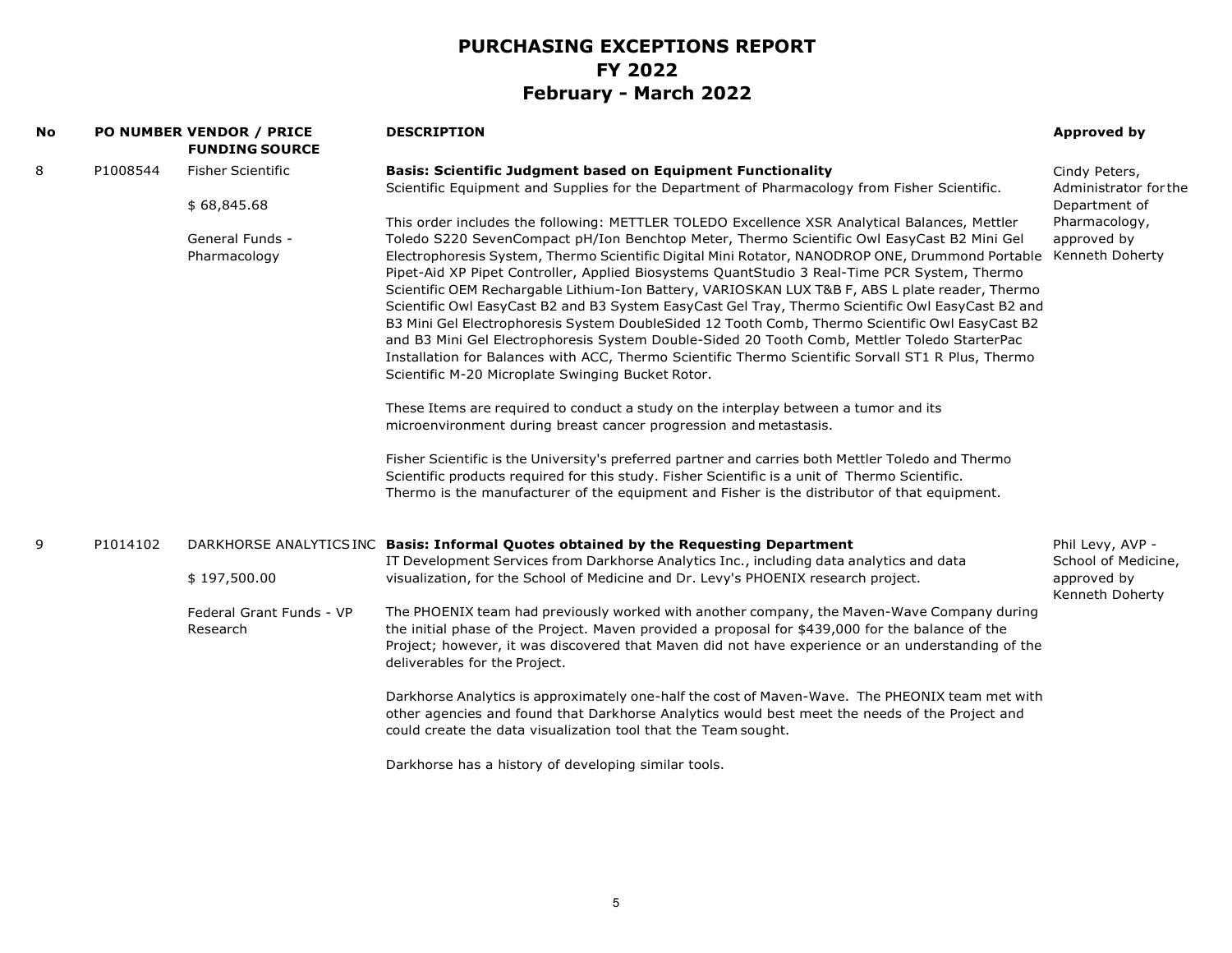| <b>No</b> |          | <b>PO NUMBER VENDOR / PRICE</b><br><b>FUNDING SOURCE</b> | <b>DESCRIPTION</b> | Approved by                             |
|-----------|----------|----------------------------------------------------------|--------------------|-----------------------------------------|
| 10        | P1008546 | DARKHORSE ANALYTICS INC                                  |                    | Phil Levy, AVP -<br>School of Medicine, |
|           |          | \$222,500.02                                             |                    | approved by<br>Kenneth Doherty          |
|           |          | Grant Funds - VP Research                                |                    |                                         |

**10 / \$ 856,547.03**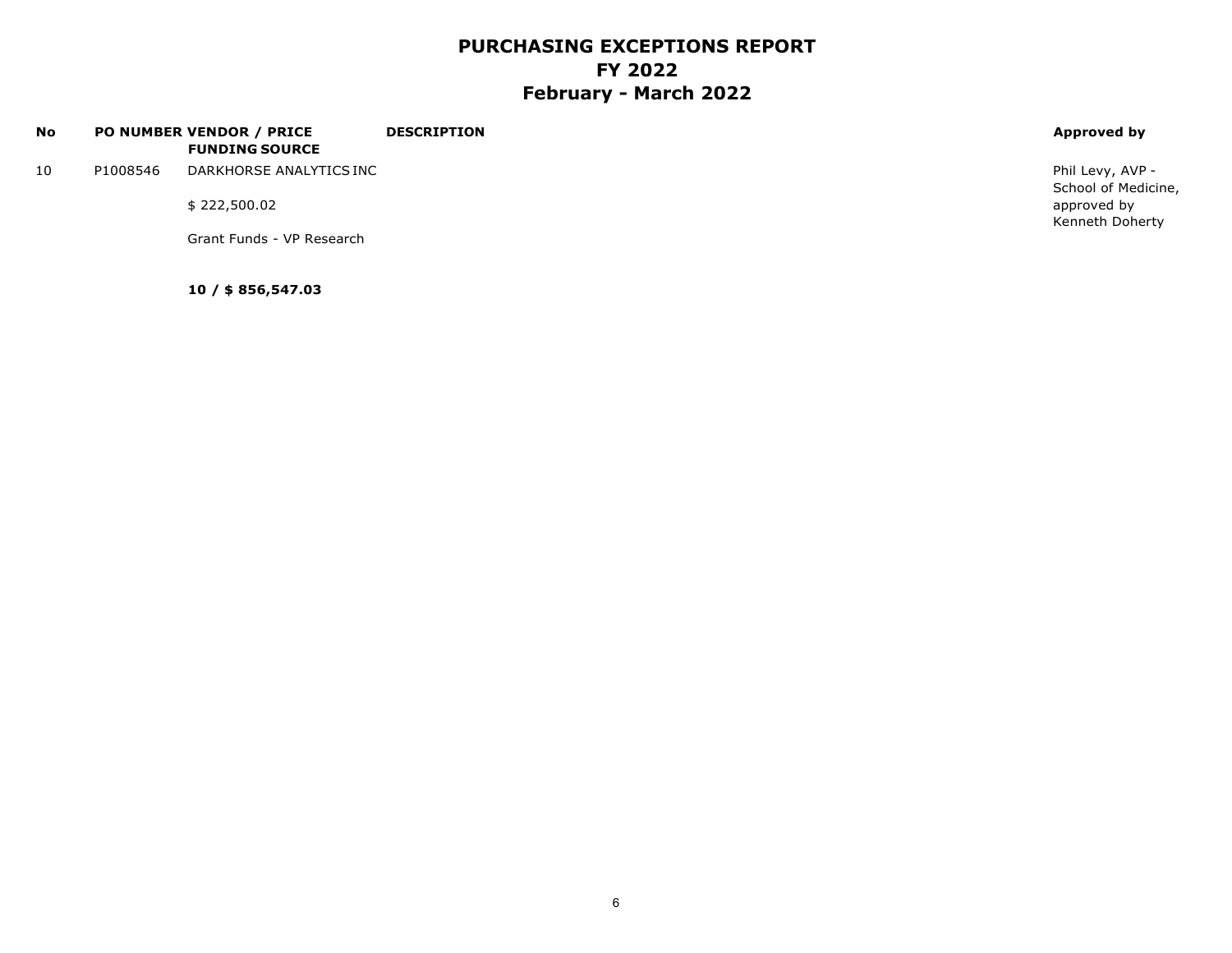| No |          | <b>PO NUMBER VENDOR / PRICE</b><br><b>FUNDING SOURCE</b> | <b>DESCRIPTION</b>                                                                                                                                                                                                 | <b>Approved by</b>                      |
|----|----------|----------------------------------------------------------|--------------------------------------------------------------------------------------------------------------------------------------------------------------------------------------------------------------------|-----------------------------------------|
|    |          |                                                          | <b>B. EXECUTIVE OFFICER WAIVER FOR PROFESSIONAL SERVICES (S23)</b>                                                                                                                                                 |                                         |
| 11 | P1011021 | <b>Spec Associates</b>                                   | <b>Basis: Recommended Source for Specialized Professional Services</b><br>Consulting Services for specialized evaluation activities for "Training Modules at Wayne State                                           | Antonio Yancey -<br>Associate Vice      |
|    |          | \$39,930.00                                              | University to Promote Safe and Inclusive Environments" program, for the Office of the Vice President President for the<br>for Research from Social Program Evaluators & Consultants, Inc. (SPEC Associates). These | Division of                             |
|    |          | Grant Funds - VPResearch                                 | evaluation services are for a new study awarded 07/01/2021, Initiative for Maximizing Student<br>Development at Wayne State University.                                                                            | Research, approved<br>by Michael Wright |
|    |          |                                                          | The services include                                                                                                                                                                                               |                                         |
|    |          |                                                          | * designing questions for telephone interviews;                                                                                                                                                                    |                                         |
|    |          |                                                          | * conducting up to 16 interviews;                                                                                                                                                                                  |                                         |
|    |          |                                                          | * analyze and write summary report of interview findings, and                                                                                                                                                      |                                         |
|    |          |                                                          | * designing of four module survey instruments.                                                                                                                                                                     |                                         |
|    |          |                                                          | Similar services have been provided to other WSU units by from SPEC Associates. With the specific                                                                                                                  |                                         |
|    |          |                                                          | nature of the services required; SPEC Associates will be able to provide service within the allocated<br>budget per discussions / negotiations with Research.                                                      |                                         |
|    |          |                                                          | This is a specialized service; therefore, the recommendation from other Wayne State units and peers<br>were considered when selecting SPEC Associates.                                                             |                                         |
|    |          |                                                          | Prior POs                                                                                                                                                                                                          |                                         |
|    |          |                                                          | P0875633 - 08/20/2018 - \$61,295.00                                                                                                                                                                                |                                         |
|    |          |                                                          | P0786845 - 10/04/2016 - \$20,237.20                                                                                                                                                                                |                                         |
|    |          |                                                          | P0752232 - 01/08/2016 - \$20,134.38                                                                                                                                                                                |                                         |
|    |          |                                                          | P0727582 - 06/29/2015 - \$21,800.00                                                                                                                                                                                |                                         |
|    |          |                                                          | P0692412 - 09/25/2014 - \$20,519.00                                                                                                                                                                                |                                         |
|    |          |                                                          | P0685804 - 08/05/2014 - \$21,800.00                                                                                                                                                                                |                                         |
|    |          |                                                          | P0654217 - 11/20/2013 - \$21,800.00                                                                                                                                                                                |                                         |
|    |          |                                                          |                                                                                                                                                                                                                    |                                         |
|    |          |                                                          |                                                                                                                                                                                                                    |                                         |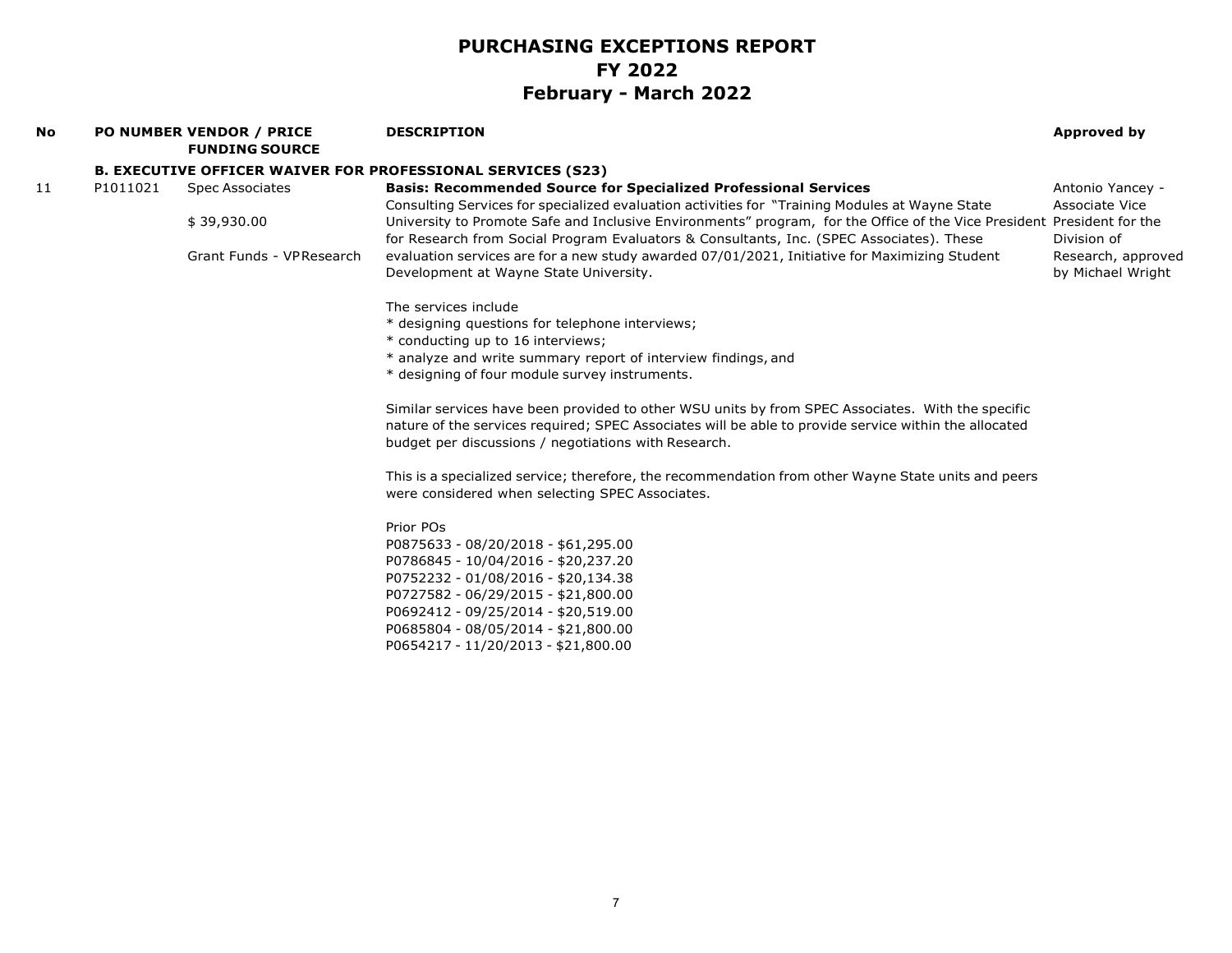| No. |          | PO NUMBER VENDOR / PRICE<br><b>FUNDING SOURCE</b> | <b>DESCRIPTION</b>                                                                                                                                                                                                                                                                                                                                                                                                                                                                                                  | <b>Approved by</b> |
|-----|----------|---------------------------------------------------|---------------------------------------------------------------------------------------------------------------------------------------------------------------------------------------------------------------------------------------------------------------------------------------------------------------------------------------------------------------------------------------------------------------------------------------------------------------------------------------------------------------------|--------------------|
| 12  | P1010462 | Klancy Street, LLC                                | <b>Basis: Recommended Source for Specialized Professional Services</b>                                                                                                                                                                                                                                                                                                                                                                                                                                              | Amanda Bryant -    |
|     |          |                                                   | Information and support services for the Graduate School from Klancy Street.                                                                                                                                                                                                                                                                                                                                                                                                                                        | Friedrich, Dean of |
|     |          | \$50,000.00                                       |                                                                                                                                                                                                                                                                                                                                                                                                                                                                                                                     | Graduate School,   |
|     |          |                                                   | Services will include                                                                                                                                                                                                                                                                                                                                                                                                                                                                                               | approved by Micha  |
|     |          |                                                   | ICR Funds - Spon Prog Admin * Developing initiatives for restorative inclusive excellence,                                                                                                                                                                                                                                                                                                                                                                                                                          | Wright             |
|     |          | <b>Institutional Sup</b>                          | * Integrating student affairs and faculty affairs;                                                                                                                                                                                                                                                                                                                                                                                                                                                                  |                    |
|     |          |                                                   | * Review and restructure training modules to advance programmatic goals                                                                                                                                                                                                                                                                                                                                                                                                                                             |                    |
|     |          |                                                   | Clancy Street will also assist with securing grants to support such new initiatives within a short<br>timeline for grant application process. This is a specialized service considering the faculty and student<br>affairs initiatives that are envisioned for specific grant opportunities considered. As the designated<br>provider for matters supported by the Center for Restorative Justice at the University of San Diego,<br>Klancy Street provides access to a National Team of independent practitioners. |                    |
|     |          |                                                   | The Graduate School requires a professional who have expertise that is currently not available<br>internally to be successful in developing initiatives that address current and developing issues in<br>student and faculty affairs. This is a specialized service and the Graduate School is following other<br>academic and institutional contacts in obtaining the specialized service.                                                                                                                         |                    |

#### **2 / \$ 89,930.00**

#### **C. URGENT OR EMERGENCY REQUIREMENT (S06)**

| 13 | P1010109 | Gordon Stowe & Associates, | <b>Basis: Urgent or Emergency Equipment Replacement</b>                                           | Jinsheng Zhang,     |
|----|----------|----------------------------|---------------------------------------------------------------------------------------------------|---------------------|
|    |          | Inc.                       | Vivosonic ABR system for the Communication Sciences and Disorders Department from Gordon          | Ph.D., Chair of     |
|    |          |                            | Stowe & Associates. The purchase includes the Pehreteck System C 3000 (VRA); Radioear Wall        | Communication       |
|    |          | \$35,023.00                | Corner passive speaker pair w/ GSI cable, and on-site installation and training                   | Sciences and        |
|    |          |                            |                                                                                                   | Disorders, approved |
|    |          | Auxiliary Funds -          | This equipment is replacement for equipment damaged in the flash flood in June 2021. Replacement  | by Kenneth Doherty  |
|    |          | Communication Sci &        | equipment and costs were approved through Risk Management and insurance carrier.                  |                     |
|    |          | Disorders Admin            |                                                                                                   |                     |
|    |          |                            | Gordon Stowe is the only authorized dealer for this equipment in the Southeast Michigan area. The |                     |
|    |          |                            | using department has a long-standing relationship with this company. The Audiology Clinic and its |                     |
|    |          |                            | graduate program depend on immediate order.                                                       |                     |
|    |          |                            |                                                                                                   |                     |
|    |          |                            | Gordon Stowe is an authorized dealer for several manufacturers of audiological equipment and      |                     |
|    |          |                            | supplies. The department relies on consistent service from this company.                          |                     |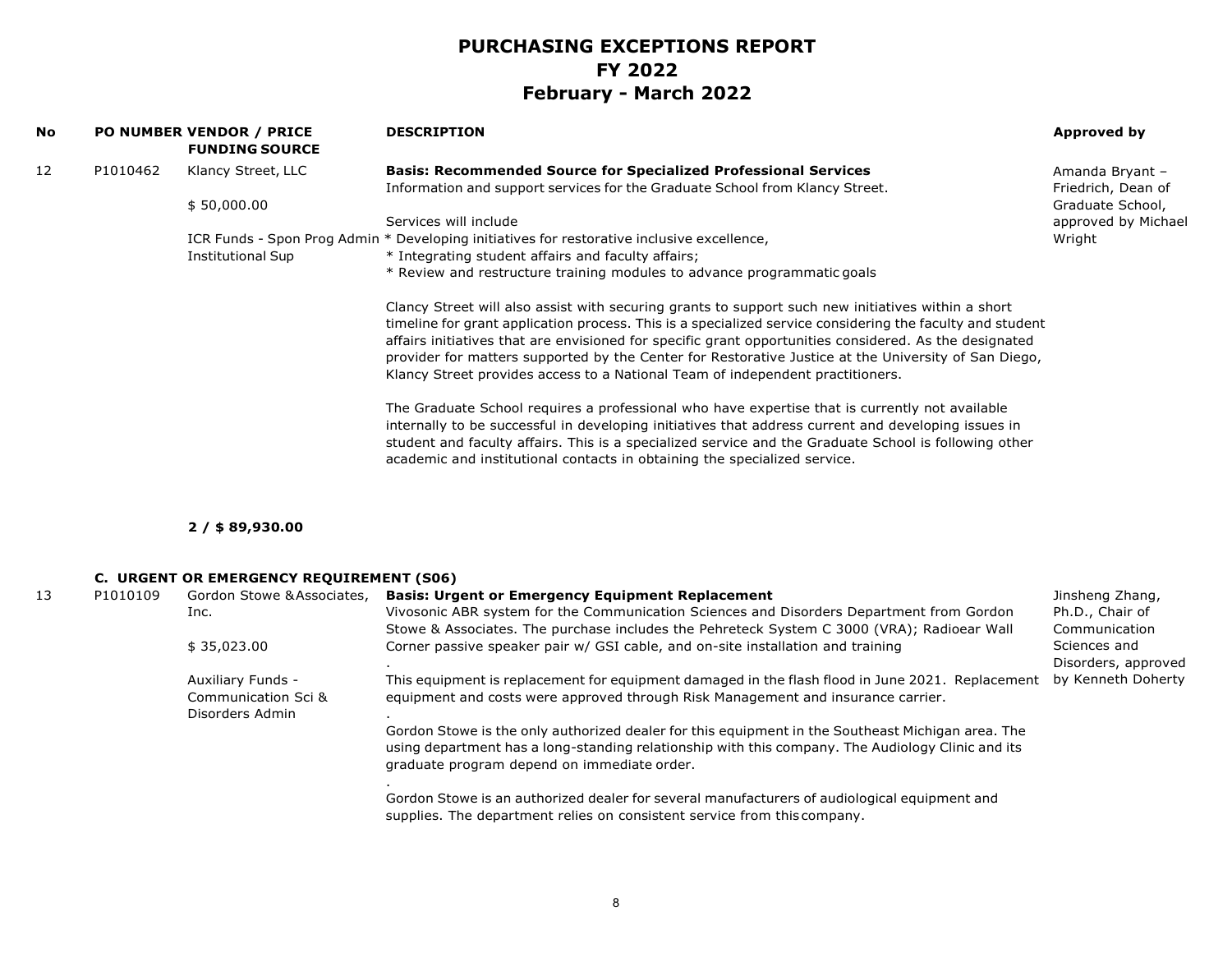| No |          | PO NUMBER VENDOR / PRICE<br><b>FUNDING SOURCE</b>      | <b>DESCRIPTION</b>                                                                                                                                                                                                                                                                                                                                                                                                                                                                                                                                                                                                                                                                                                                                                                                                                                                                                                                                                                      | Approved by                                                    |
|----|----------|--------------------------------------------------------|-----------------------------------------------------------------------------------------------------------------------------------------------------------------------------------------------------------------------------------------------------------------------------------------------------------------------------------------------------------------------------------------------------------------------------------------------------------------------------------------------------------------------------------------------------------------------------------------------------------------------------------------------------------------------------------------------------------------------------------------------------------------------------------------------------------------------------------------------------------------------------------------------------------------------------------------------------------------------------------------|----------------------------------------------------------------|
| 14 | P1013640 | Adaptive Biotechnologies<br>Corporation<br>\$31,000.00 | <b>Basis: Scientific Judgment based on Specialized Research Services</b><br>T-cell receptor (TCR) sequencing and analysis services for the Perinatology Research Branch, PRB,<br>from Adaptive Biotechnologies.                                                                                                                                                                                                                                                                                                                                                                                                                                                                                                                                                                                                                                                                                                                                                                         | Nardhy Gomez-<br>Lopez, Associate<br>Professor & Unit<br>Head, |
|    |          | Grant Funds - Perinatal<br>Research Branch             | Researchers of the Maternal-Fetal Immunobiology Unit of the PRB will use the T-cell receptor<br>sequencing and analysis services of Adaptive Biotechnologies in a research project to evaluate the<br>TCR repertoire of T cells in the amniotic fluid to detect signatures associated with obstetrical disease,<br>namely pre-term birth.                                                                                                                                                                                                                                                                                                                                                                                                                                                                                                                                                                                                                                               | Obstetrics/Gynecolo<br>gy, approved by<br>Kenneth Doherty      |
|    |          |                                                        | The Unit will provide 40 samples of cells isolated from amniotic fluid, and<br>Adaptive Biotechnologies will carry out DNA isolation, sequencing of the CDR3 region of the TCR, and<br>analytical services.                                                                                                                                                                                                                                                                                                                                                                                                                                                                                                                                                                                                                                                                                                                                                                             |                                                                |
|    |          |                                                        | Adaptive Biotechnologies was selected as a sole source provider of TCR sequencing services for<br>several reasons. First, the company provides tailored sequencing services for a variety of sample<br>types, which is necessary when working with rare tissues/biological fluids such as the placental<br>tissues and amniotic fluid. Second, Adaptive Biotechnologies provides in-house analysis services as<br>well as access to an analysis platform, both of which can be used to interpret the resulting data.<br>Third, the sequencing services provided by Adaptive are well-validated and have resulted in a large<br>number of published studies. Fourth, the Unit has previously utilized the TCR sequencing services<br>offered by Adaptive to investigate the TCR repertoire in other tissues, and thus for this previous<br>dataset to be compatible with that generated by the current study it is essential that they are derived<br>from the same sequencing platform. |                                                                |
| 15 | P1009391 | Brian Anthony Murphy                                   | <b>Basis: Urgent or Emergency Services</b><br>Restoration, sanitizing, cleaning, derusting, moving & storage of letterpresses & papermaking                                                                                                                                                                                                                                                                                                                                                                                                                                                                                                                                                                                                                                                                                                                                                                                                                                             | Sheryl Oring - Chair,<br>Art & Art History                     |
|    |          | \$13,800.00                                            | equipment by Brian Murphy (LLC) for the Department of Art and Art History.                                                                                                                                                                                                                                                                                                                                                                                                                                                                                                                                                                                                                                                                                                                                                                                                                                                                                                              | Dept, approved by<br>Kenneth Doherty                           |
|    |          | General Funds - Art & Art<br><b>History Equipment</b>  | The vendor is an expert at vintage printing and papermaking equipment. He will restore old printing<br>presses & paper making equipment from the basement of the art building that flooded on June 26,<br>2021. The Art and Art History Department needs the items forclasses.                                                                                                                                                                                                                                                                                                                                                                                                                                                                                                                                                                                                                                                                                                          |                                                                |
|    |          |                                                        | This is expected to cost \$27,300.00                                                                                                                                                                                                                                                                                                                                                                                                                                                                                                                                                                                                                                                                                                                                                                                                                                                                                                                                                    |                                                                |
| 16 | P1009390 | <b>Brian Anthony Murphy</b>                            | $\mathbf{u}$<br>1111                                                                                                                                                                                                                                                                                                                                                                                                                                                                                                                                                                                                                                                                                                                                                                                                                                                                                                                                                                    | Sheryl Oring - Chair,<br>Art & Art History                     |
|    |          | \$13,500.00                                            |                                                                                                                                                                                                                                                                                                                                                                                                                                                                                                                                                                                                                                                                                                                                                                                                                                                                                                                                                                                         | Dept, approved by<br>Kenneth Doherty                           |
|    |          | General Funds - Art & Art<br>History Equipment         |                                                                                                                                                                                                                                                                                                                                                                                                                                                                                                                                                                                                                                                                                                                                                                                                                                                                                                                                                                                         |                                                                |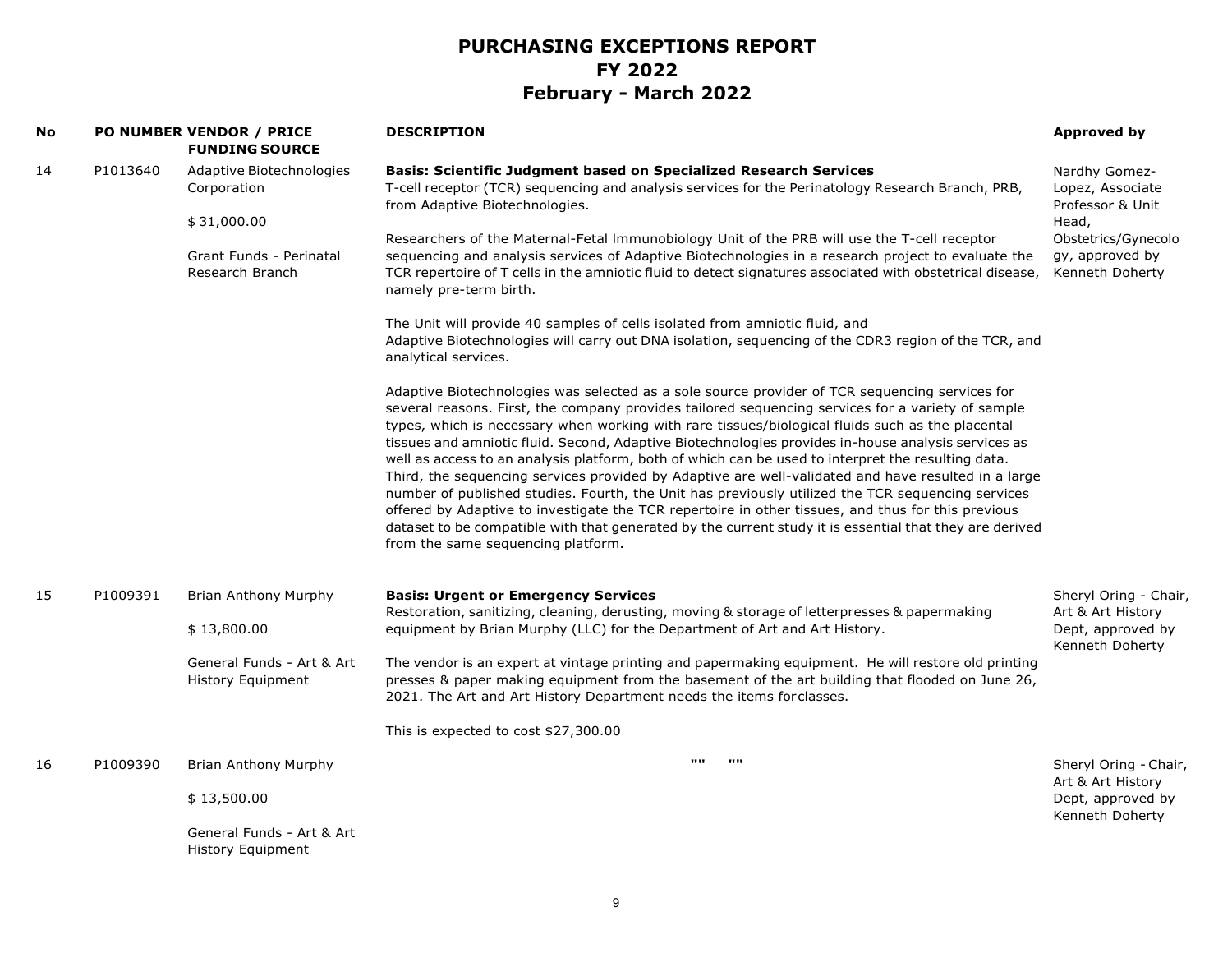| <b>No</b> |          | <b>PO NUMBER VENDOR / PRICE</b><br><b>FUNDING SOURCE</b> | <b>DESCRIPTION</b>                                                                                                                                                                                                                                                                                                                                     | <b>Approved by</b>                                    |
|-----------|----------|----------------------------------------------------------|--------------------------------------------------------------------------------------------------------------------------------------------------------------------------------------------------------------------------------------------------------------------------------------------------------------------------------------------------------|-------------------------------------------------------|
| 17        | P0990609 | Amistee Air Duct Cleaning &<br>Insulation                | <b>Basis: Urgent or Emergency Services</b><br>Air handler and duct cleaning at the Community Arts Complex (Comm Arts, Music, Art, Alumni House, AVP for Facilities<br>and McGregor). The Complex was affected by basement flooding of multiple mechanical rooms and                                                                                    | Robert Davenport,<br>Planning &                       |
|           |          | \$473,780.50                                             | air ducts. Amistee will clean and sterilize the interiors of all air systems, repair interior insulation for<br>air systems affected by water and install new filters provided by the University. Minimally there are                                                                                                                                  | Management,<br>approved by                            |
|           |          | Plant Funds - FP+M Office of<br>Assoc VP                 | 20 affected mechanical air handlers, and 6 weeks of services to execute.                                                                                                                                                                                                                                                                               | Kenneth Doherty                                       |
|           |          |                                                          | On June 26th, Southeast Michigan was hit with massive flooding. As a result, Wayne State University<br>was impacted signincantly and many of the buildings across campus sustained significant damage.<br>Due to this act of nature FP&M has called upon several vendors on an emergency basksi to assist in<br>getting the campus back operationally. |                                                       |
| 18        | P0992328 | Amistee Air Duct Cleaning &<br>Insulation                | <b>Basis: Urgent or Emergency Services</b><br>HVAC Remediation at the Law School - Classroom building. The Complex was affected by basement<br>flooding of multiple mechanical rooms and air ducts, Aimstee will perform HVAC Remediation                                                                                                              | Robert Davenport,<br>AVP for Facilities<br>Planning & |
|           |          | \$107,076.15                                             | including ductwork, return air ductwork, diffusers and/or vents, Dampers, turn vanes and<br>components in the ductwork, coils, blowers and air components of furnances.                                                                                                                                                                                | Management,<br>approved by                            |
|           |          | Plant Funds - FP+M Office of<br>Assoc VP                 | On June 26th, Southeast Michigan was hit with massive flooding . As a result, Wayne State<br>University was impacgted significantly and many of the buildings across campus sustained damage.<br>Due to this act of nature FP&M has call upon several vendors on a emergency basis to assist in<br>getting the campus back to an operational state.    | Kenneth Doherty                                       |

**6 / \$ 674,179.65**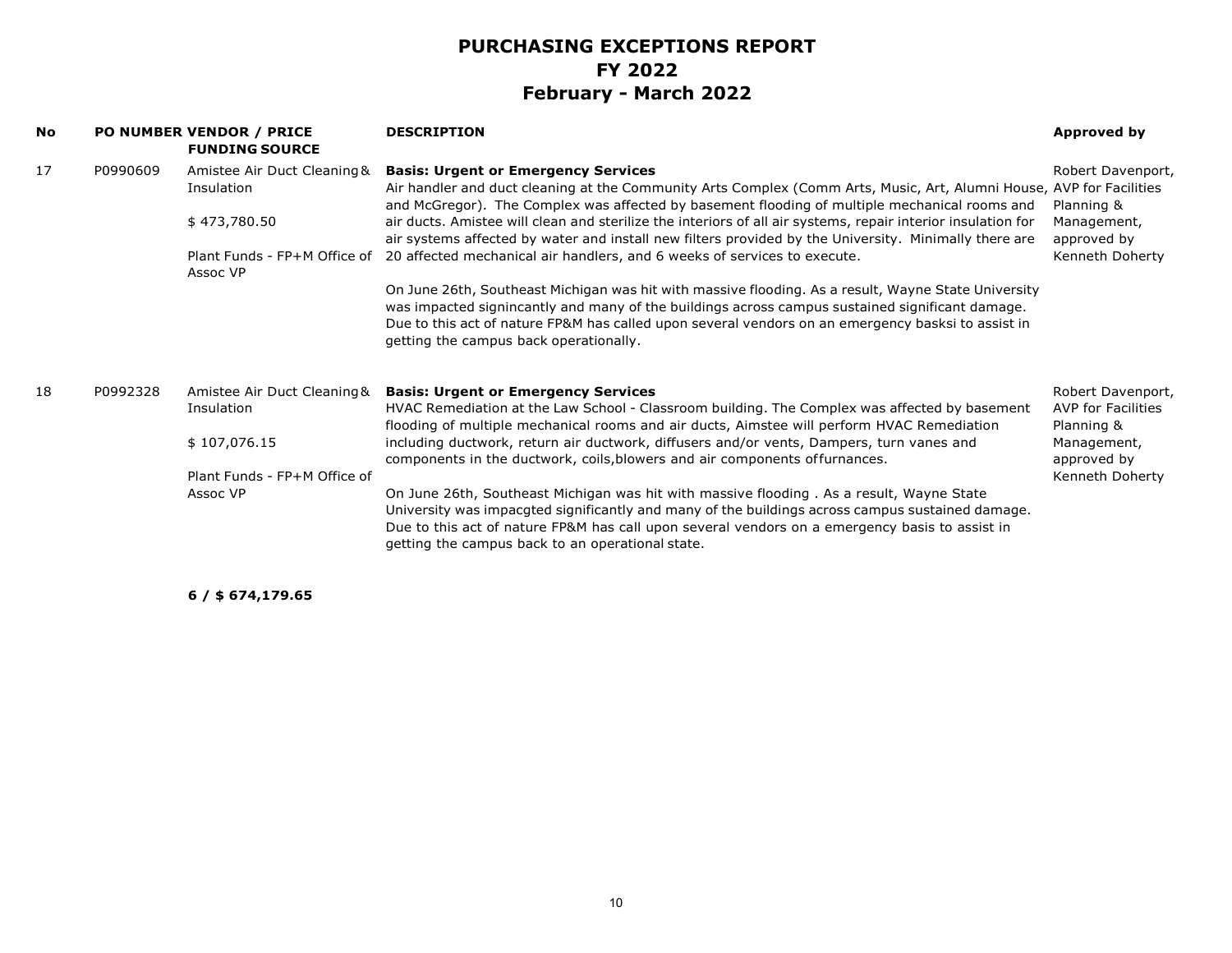| <b>No</b> |          | <b>PO NUMBER VENDOR / PRICE</b><br><b>FUNDING SOURCE</b> | <b>DESCRIPTION</b>                                                                                                                                                                                                                      | Approved by                             |
|-----------|----------|----------------------------------------------------------|-----------------------------------------------------------------------------------------------------------------------------------------------------------------------------------------------------------------------------------------|-----------------------------------------|
|           |          |                                                          | D. COMPATIBILITY WITH PREVIOUSLY PURCHASED EQUIPMENT OR SERVICES                                                                                                                                                                        |                                         |
| 19        | P1013608 | Carnegie Dartlet                                         | <b>Basis: Compatible with and Continuation of Specialized Services</b><br>Continued consulting and contracted services to develop Slate (CRM) software as well as create and                                                            | Ahmad Ezzeddine -<br>Vice President for |
|           |          | \$27,500.00                                              | maintain 2021 student recruitment campaigns for the Department of<br>Undergraduate Admissions from Carnegie Dartlet.                                                                                                                    | Academic Student<br>Affairs and Global  |
|           |          | General Funds - AVP                                      |                                                                                                                                                                                                                                         | Engagement,                             |
|           |          | Enrollment Management                                    | Carnegie Dartlet (formerly Underscore Branding) is the only company that provides this level of<br>consulting for Slate CRM software. As a result, there are no other companies to negotiate services<br>and pricing with at this time. | approved by<br>Kenneth Doherty          |
|           |          |                                                          | Undergrad Admissions was able to negotiate a contract for all of the same services with no increase<br>to the cost.                                                                                                                     |                                         |
|           |          |                                                          | Previous PO's:                                                                                                                                                                                                                          |                                         |
|           |          |                                                          | P0957768 - 07/02/2020 - \$10,000.00                                                                                                                                                                                                     |                                         |
|           |          |                                                          | P0962485 - 08/31/2020 - \$38,500.00                                                                                                                                                                                                     |                                         |
|           |          |                                                          | P0981689 - 04/15/2021 - \$37,000.00                                                                                                                                                                                                     |                                         |

P0997880 - 09/21/2021 - \$27,500.00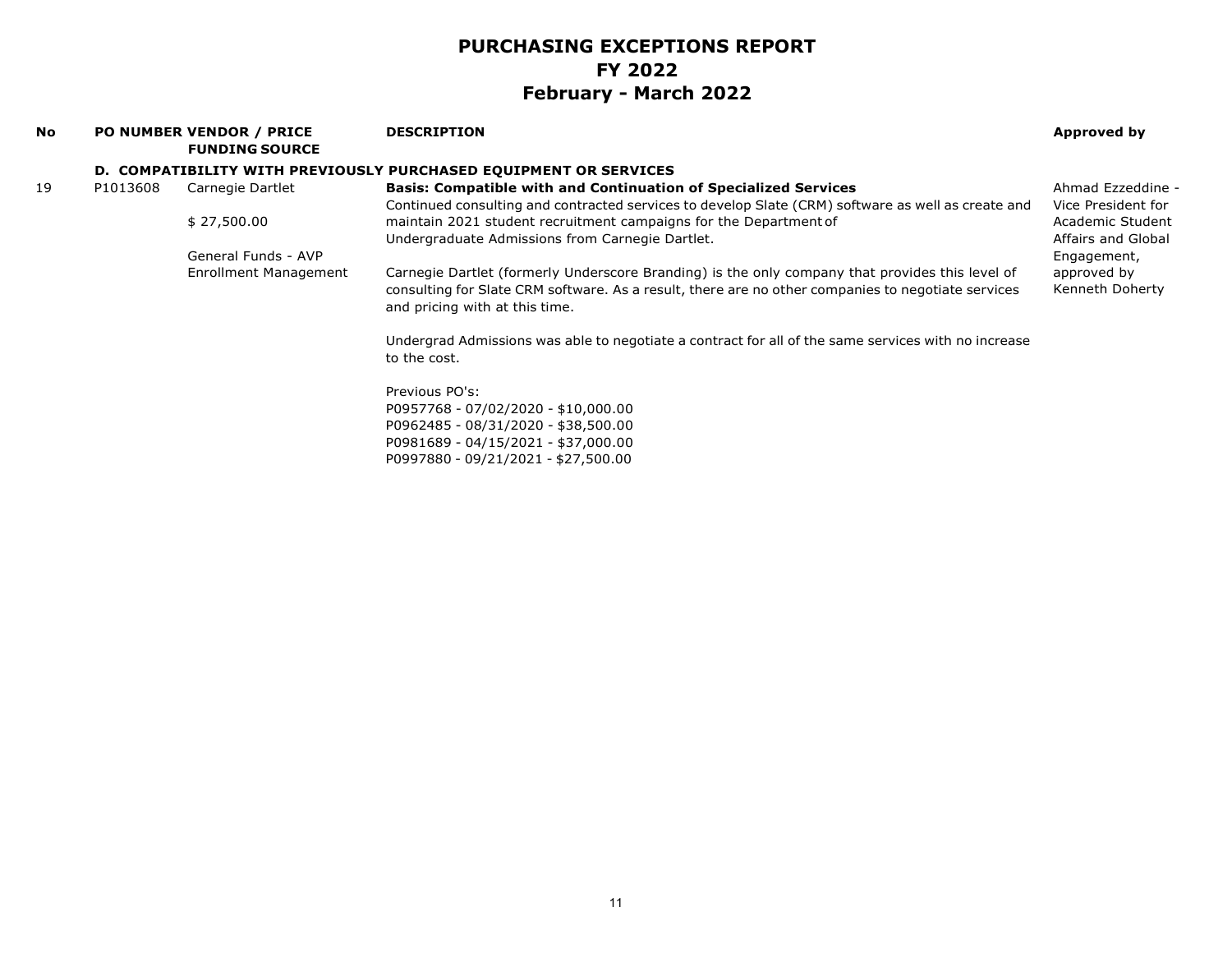| <b>No</b> |          | PO NUMBER VENDOR / PRICE<br><b>FUNDING SOURCE</b> | <b>DESCRIPTION</b>                                                                                                                                                                                                                                                                                                                                                                                                                                                            | Approved by                           |
|-----------|----------|---------------------------------------------------|-------------------------------------------------------------------------------------------------------------------------------------------------------------------------------------------------------------------------------------------------------------------------------------------------------------------------------------------------------------------------------------------------------------------------------------------------------------------------------|---------------------------------------|
| 20        | P1012964 | <b>CDW Government LLC</b>                         | <b>Basis: Compatible with Existing Computing Infrastructure</b><br>CDWG- Seagate Storage Arrays required by the Computing Information & Technology. The Seagate                                                                                                                                                                                                                                                                                                               | Robert Thompson,<br>AVP for Computing |
|           |          | \$32,000.00                                       | Storage Arrays will allow C&IT to expand the storage environment used to store the enterprise<br>Veeam back-ups. Purchasing this expansion storage array provides compatibility with our current                                                                                                                                                                                                                                                                              | & Information<br>Technology,          |
|           |          | Plant Funds - Media Svcs<br>Administration        | Seagate storage controller.                                                                                                                                                                                                                                                                                                                                                                                                                                                   | approved by<br>Kenneth Doherty        |
|           |          |                                                   | This equipment will match existing equipment. Previously, we purchased under P0981466, the<br>Seagate- 4005 SAN Dual Active Raid Controller disk tray at a cost of \$14,711.21. This purchase<br>represents a significant part of the University's technical infrastructure. The Seagate line of storage<br>is used our backup systems.                                                                                                                                       |                                       |
|           |          |                                                   | Continued utilization of the same Seagate SAN line of storage provides compatibility with the<br>advanced storage software options such as replication, snapshotting, etc. and allows us to<br>interchange components between the various storage units for long-term hardware maintainability.<br>We will be able to continue the use of the current storage controller that attaches to our backup<br>system eliminating the cost of adding additional controllers.         |                                       |
|           |          |                                                   | In February 2022 Lenovo Global contacted WSU with an opportunity to purchase Seagate Array<br>Storage at a cost of approx. \$32K. CIT contacted vendors (Dataspan, Dell, CDWG) in order to obtain<br>pricing for the storage expansion to compare to the Lenovo Global price quote. CDW was also \$32K<br>and currently has a strategic partner agreement with WSU to allow purchase. Other vendor quotes<br>ranged from 30% - 200% higher than the initial \$32K Lenovocost. |                                       |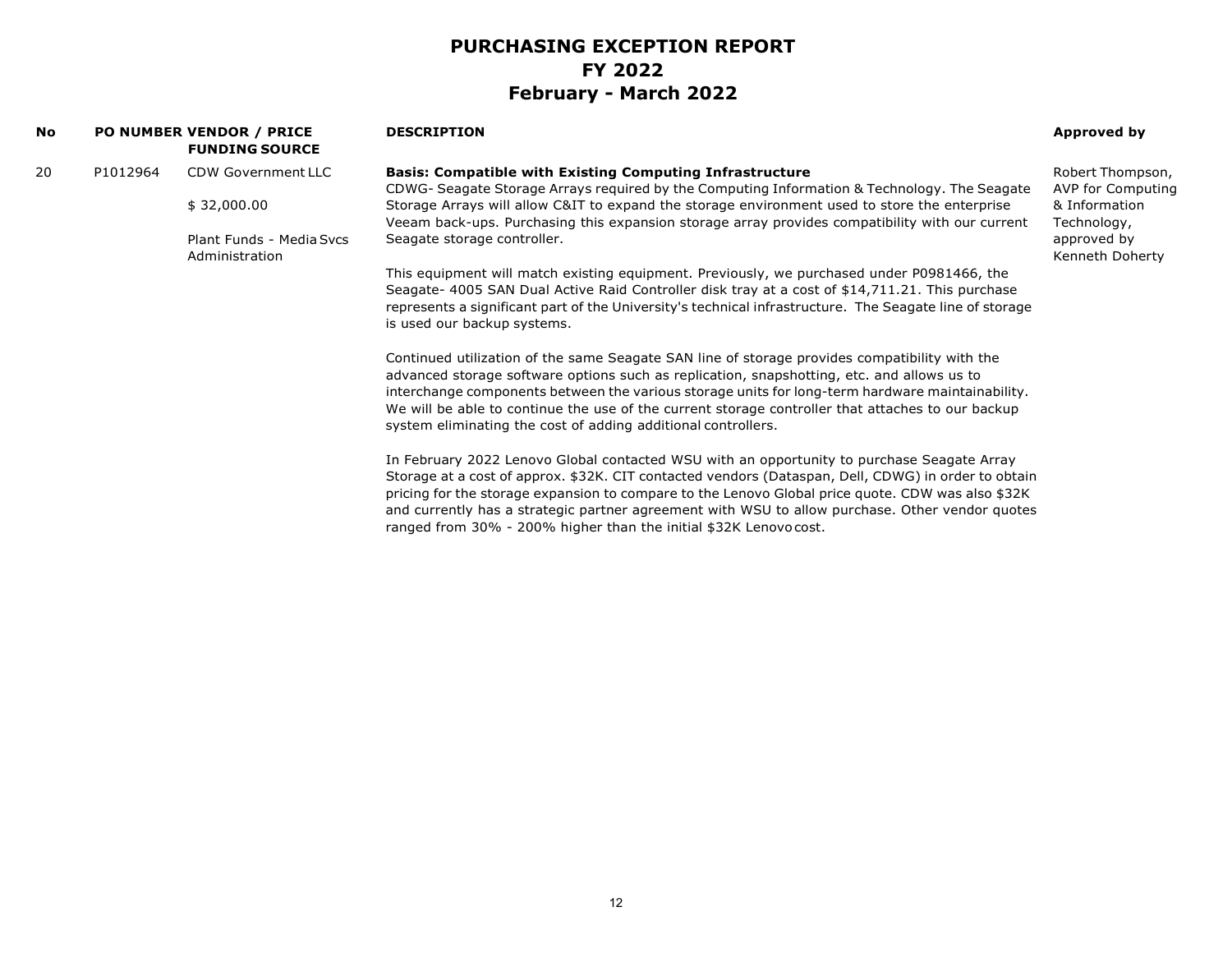| No. |          | PO NUMBER VENDOR / PRICE<br><b>FUNDING SOURCE</b>                                                                                         | <b>DESCRIPTION</b>                                                                                                                                                                                                                                                                                                                                                                                                                                                                              | Approved by                           |
|-----|----------|-------------------------------------------------------------------------------------------------------------------------------------------|-------------------------------------------------------------------------------------------------------------------------------------------------------------------------------------------------------------------------------------------------------------------------------------------------------------------------------------------------------------------------------------------------------------------------------------------------------------------------------------------------|---------------------------------------|
| 21  | P1012964 | <b>CDW Government LLC</b>                                                                                                                 | <b>Basis: Compatible with Existing Computing Infrastructure</b><br>CDWG- Seagate 5U84 Storage Array with 3-year support (CEPH storage) which Computing                                                                                                                                                                                                                                                                                                                                          | Robert Thompson,<br>AVP for Computing |
|     |          | \$160,000.00                                                                                                                              | Information & Technology (C&IT) will utilize to expand and improve the university's current storage<br>environment.                                                                                                                                                                                                                                                                                                                                                                             | & Information<br>Technology,          |
|     |          | Auxiliary Funds - Media Svcs<br>Administration                                                                                            | These storage arrays are needed to create a Ceph based storage environment for Research and HPC.<br>Ceph is an open source software-defined storage solution designed to address the block, file and<br>object storage needs of modern enterprises. Its highly scalable architecture sees it being adopted as<br>the new norm for high-growth block storage, object stores, and data lakes.                                                                                                     | approved by<br>Kenneth Doherty        |
|     |          |                                                                                                                                           | The Ceph based environment will greatly expand the storage capabilities HPC is able to offer adding<br>object and block storage capabilities. CDWG provided pricing three times cheaper than our current<br>preferred Dell vendor for their equivalent solution and provided better pricing than Dataspan.                                                                                                                                                                                      |                                       |
|     |          | vendors but no other solution came close to the cost being proposed.<br>RFP was much higher than the current CDWG/Lenovo pricing (\$32K). | We arrived at our decision to purchase the CDWG Seagate 5U84 arrays after comparing quotes<br>received with when Procurement issued RFP HPC Archival Storage 2019. from the most promising                                                                                                                                                                                                                                                                                                      |                                       |
|     |          |                                                                                                                                           | In addition to the successful 2019 HPC Archival RFP for similar equipment mentioned above, CIT<br>issued a File Share RFP in April 2021 which referenced Seagate storage components and the only<br>vendor who provided a quote for Seagate storage was Dataspan. Ultimately the RFP was not awarded<br>to any vendor, but for this bid waiver's comparison purposes the Dataspan quote (\$56K) from the                                                                                        |                                       |
|     |          |                                                                                                                                           | The purchase of the Seagate 5U84 arrays matches existing equipment. Under P0904113, WSU<br>purchased Dell's rebranded 5U84, EMC ME4084 Storage Array - 1.5PB at a cost of \$80,242.98. The<br>Seagate line of storage is used in HPC's backup systems. This purchase will also provide compatibility<br>with a separate concurrent C&IT purchase for a single enclosure. This waiver request is in addition<br>and does not replace the recent request for additional Enterprise Veeam storage. |                                       |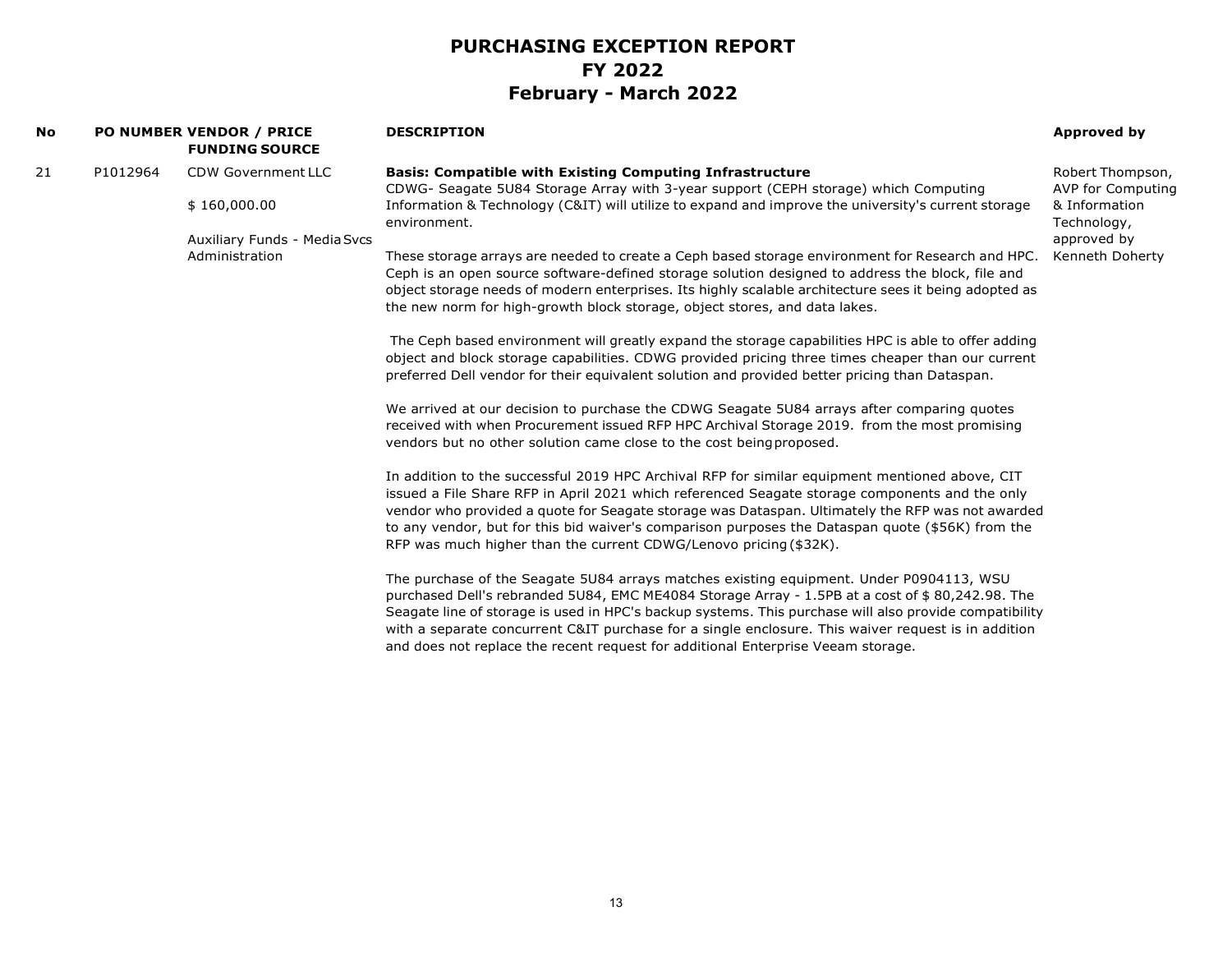| No |          | PO NUMBER VENDOR / PRICE<br><b>FUNDING SOURCE</b>                                          | <b>DESCRIPTION</b>                                                                                                                                                                                                                                                                                                                                                                                                                                                                                                                                                                                                                                                                                                                                                                                                                                                                                                                                                                                                                                                                                                                                                                                                                                                                                                                                                                                      | Approved by                                                                                         |
|----|----------|--------------------------------------------------------------------------------------------|---------------------------------------------------------------------------------------------------------------------------------------------------------------------------------------------------------------------------------------------------------------------------------------------------------------------------------------------------------------------------------------------------------------------------------------------------------------------------------------------------------------------------------------------------------------------------------------------------------------------------------------------------------------------------------------------------------------------------------------------------------------------------------------------------------------------------------------------------------------------------------------------------------------------------------------------------------------------------------------------------------------------------------------------------------------------------------------------------------------------------------------------------------------------------------------------------------------------------------------------------------------------------------------------------------------------------------------------------------------------------------------------------------|-----------------------------------------------------------------------------------------------------|
| 22 | P1012246 | 10XGenomics<br>\$50,858.00<br>Auxiliary Funds - VP for<br><b>Research Service Centers</b>  | <b>Basis: Compatible with Existing Research Equipment</b><br>Reagents for scRNA-seq experiments for the Office of VP Research (OVPR) from 10X Genomics.<br>These reagents are needed to supply current Genome Sciences Core (GSC) projects. These reagents Division of<br>are specific to a scientific instrument and protocol and are only available through 10x Genomics<br>There is no substitution that can be used.<br>Previous POs:<br>P1003663 - 12/2021 -- \$41,672.80<br>P0927841 - 09/2019 -- \$13,279.30<br>P0925635 - 09/2019 -- \$77,275.00                                                                                                                                                                                                                                                                                                                                                                                                                                                                                                                                                                                                                                                                                                                                                                                                                                                | Antonio Yancey -<br>Associate Vice<br>President for the<br>Research, approved<br>by Kenneth Doherty |
| 23 | P1012174 | Tecan US Inc<br>\$53,921.81<br>Auxiliary Funds - VP for<br><b>Research Service Centers</b> | <b>Basis: Compatible with Existing Research Equipment</b><br>Upgrade components of EVO150/RoMa integrated TECAN instrument for the Office of Vice President<br>of Research from Tecan US Inc.<br>EVO150 is a liquid handling system that allows for high throughput processing of samples.<br>The TECAN liquid handing instrument is a precision pipettor system that is currently used exclusively<br>to process Illumina arrays. This upgrade will allow the GSC to decommission a third liquid handler and<br>have one instrument that performs Illumina array processing as well as generating libraries for Next<br>Generation Sequencing and to prepare samples for Quantitative Real-Time PCR for gene expression<br>and Single Nucleotide Polymorphism (SNP) Genotyping. This instrument will support a significant<br>portion of the projects performed in the Genome Sciences Core.<br>This is a field upgrade to modify the functionality an existing TEGAN liquid handler serial #<br>607000001 already utilized by the Genome Sciences Core, which was purchased from Illumina with<br>the iScan system.<br>WSU Property Tag # 312192<br>Equipment purchased from Illumina under P0613365 (11/2021) - \$56,300.00<br>Previous POs:<br>P0998437 - (10/2021) -- \$39,569.59<br>P0994931 - (9/2021) -- \$5,045.00<br>P0976205 - (5/2021) -- \$21.890.50<br>P0928066 - (9/2019) -- \$10,958.45 | Stephen Lanier, Vice<br>President for<br>Research, approved<br>by Kenneth Doherty                   |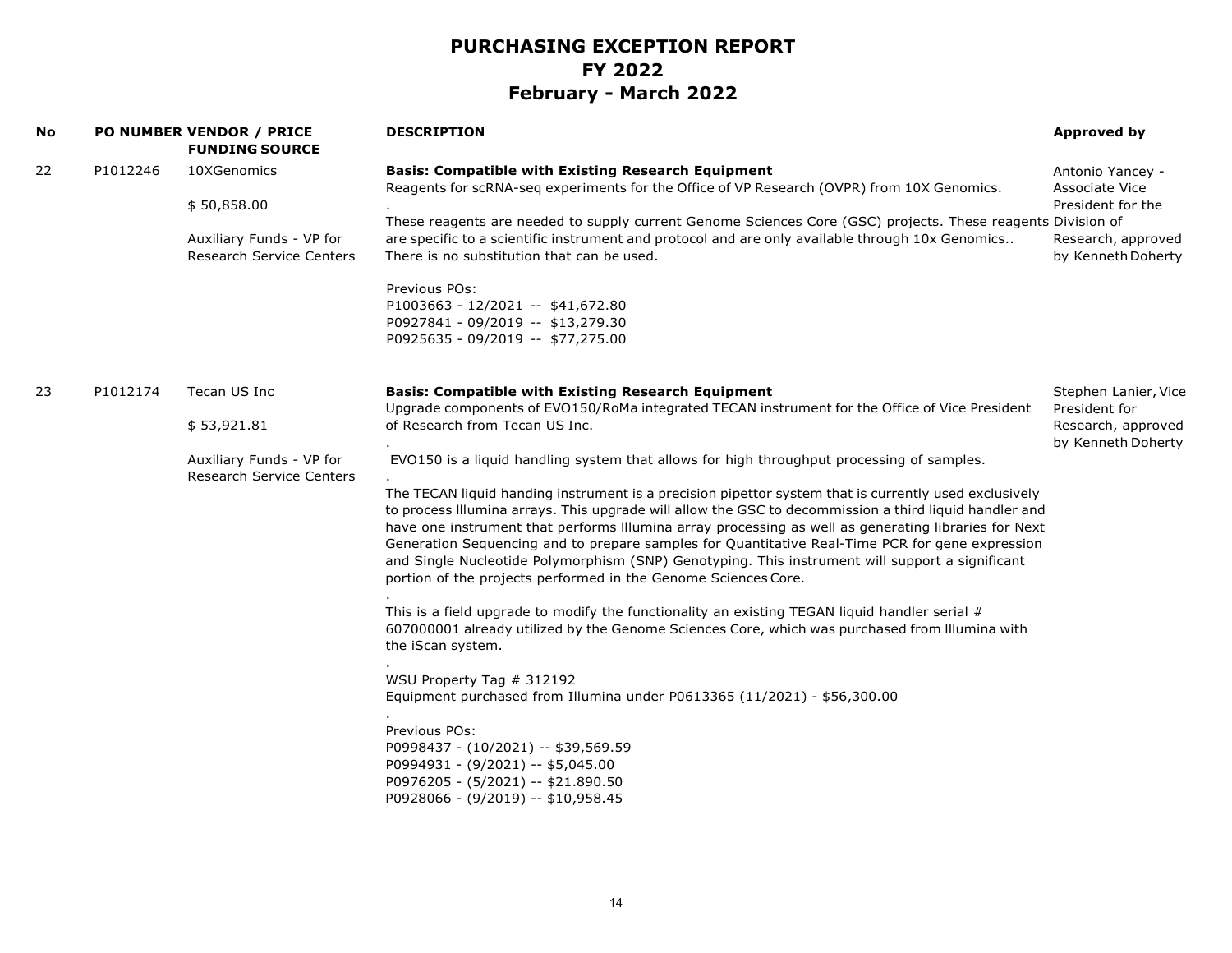| No |          | <b>PO NUMBER VENDOR / PRICE</b><br><b>FUNDING SOURCE</b> | <b>DESCRIPTION</b>                                                                                                                                                                                                            | Approved by                      |
|----|----------|----------------------------------------------------------|-------------------------------------------------------------------------------------------------------------------------------------------------------------------------------------------------------------------------------|----------------------------------|
| 24 | P1011957 | The Board of Trustees of the                             | <b>Basis: Continuation of Proven Source for Professional Advisory Services</b>                                                                                                                                                | Stephanie Williams,              |
|    |          | University of Illinois                                   | Editorial support for the Human Biology Journal for University Press. These editorial services will be<br>conducted by Dr. Malhi of the University of Illinois, and include submitting manuscripts to the                     | Director of<br>University Press, |
|    |          | \$71,214.74                                              | publisher, responding to questions from the copy editor, communicating with contributors, and etc.                                                                                                                            | approved by<br>Kenneth Doherty   |
|    |          | Auxiliary Funds - Univ Press<br>Journals                 | The Press has successfully used the services of the University of Illinois, and wishes to maintain<br>continuity in the editorial services. Per the Press, there are no other known sources for these<br>particular services. |                                  |
|    |          |                                                          | \$71,214.74 is the cost to cover both FY 2021 at \$35,254.82 and FY 2022 at \$35,959.92                                                                                                                                       |                                  |
|    |          |                                                          | Previous PO's include:                                                                                                                                                                                                        |                                  |
|    |          |                                                          | P0965427 9-22-2020 \$34,563.55                                                                                                                                                                                                |                                  |
|    |          |                                                          | P0894317 1/11/2019 \$33,885.83                                                                                                                                                                                                |                                  |
|    |          |                                                          | P0864005 5/22/2018 \$65,791.00                                                                                                                                                                                                |                                  |
|    |          |                                                          | P0737288 9/13/2015 \$30,285.00                                                                                                                                                                                                |                                  |
|    |          |                                                          | P0687956 8/21/2014 \$29,120.00                                                                                                                                                                                                |                                  |
|    |          |                                                          | P0647272 9/27/2013 \$28,000.00                                                                                                                                                                                                |                                  |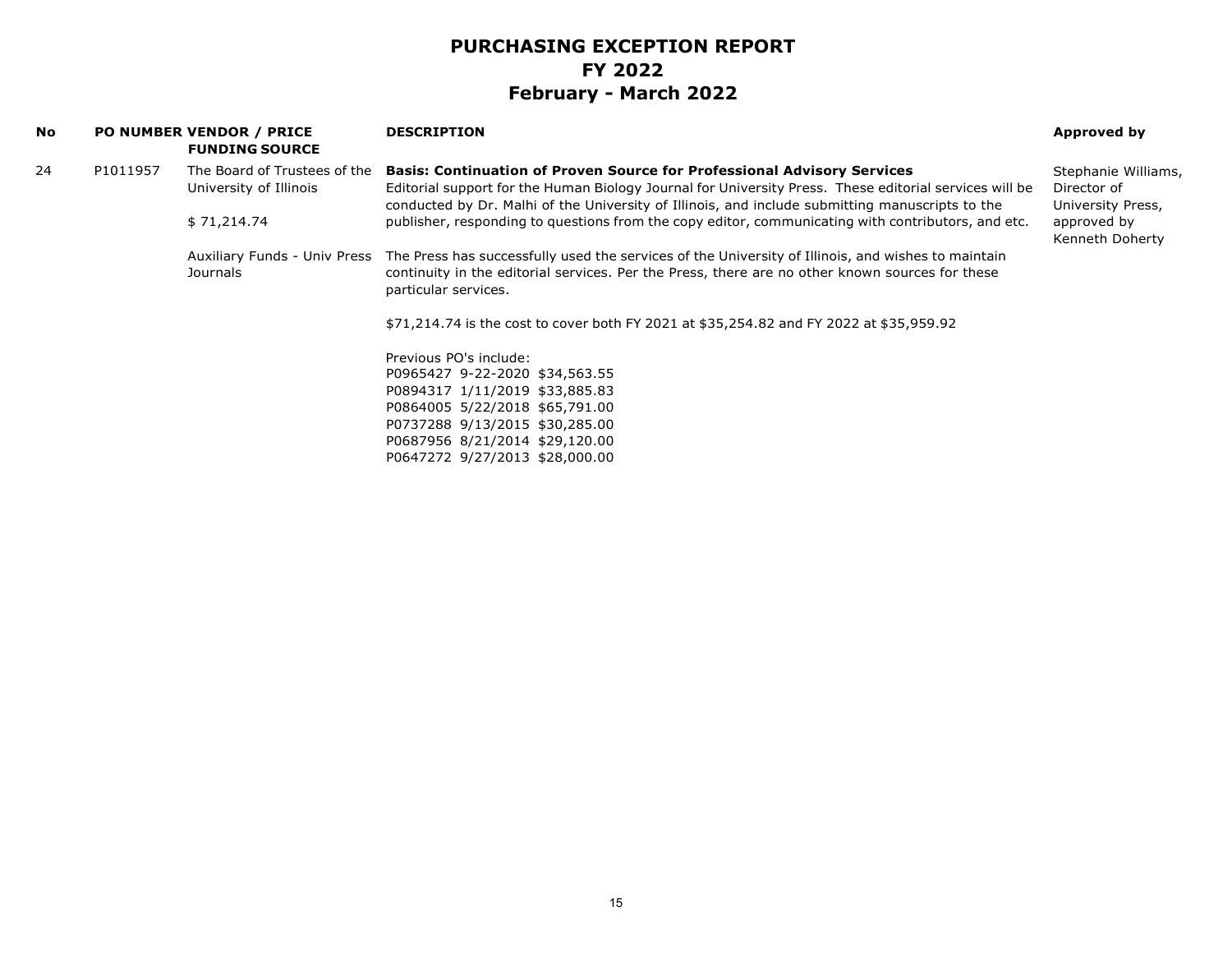| No |          | PO NUMBER VENDOR / PRICE<br><b>FUNDING SOURCE</b> | <b>DESCRIPTION</b>                                                                                                                                                                                                                                 | Approved by                                            |
|----|----------|---------------------------------------------------|----------------------------------------------------------------------------------------------------------------------------------------------------------------------------------------------------------------------------------------------------|--------------------------------------------------------|
| 25 | P1011933 | TMA Systems, LLC                                  | <b>Basis: Compatible with Existing Computing Software</b>                                                                                                                                                                                          | Robert Davenport,                                      |
|    |          | \$42,000.00                                       | Computerized Maintenance Management Systems (CMMS) software for Facilities Planning and<br>Management (FPM), from TMA Systems.                                                                                                                     | <b>AVP for Facilities</b><br>Planning &<br>Management, |
|    |          | General Funds - FP+M Office<br>of Assoc VP        | FPM has been using TMA Systems software for several years. In addition to renewing the software<br>already in place, FPM is requesting to add a New Database with Core Data, Dashboards, Open<br>Transition, Documentation, testing, and training. | approved by<br>Kenneth Doherty                         |
|    |          |                                                   | The newly introduced Facilities Forward program included reorganizing the facilities department, and<br>uploading individual Building assets, to have a preventative maintenance focused organization.                                             |                                                        |
|    |          | systems.                                          | Adding the additional software to the existing system would be beneficial as there would be less<br>training required and also provide significant cost and time savings from having to research entire                                            |                                                        |
|    |          |                                                   | Prior Orders:                                                                                                                                                                                                                                      |                                                        |
|    |          |                                                   | P1000173 - 10/26/2021 - \$39,729.25                                                                                                                                                                                                                |                                                        |
|    |          |                                                   | P0973404 - 01/11/2021 - \$139,369.50                                                                                                                                                                                                               |                                                        |
|    |          |                                                   | P0967165 - 10/19/2020 - \$33,310.00                                                                                                                                                                                                                |                                                        |
|    |          |                                                   | P0930954 - 10/10/2019 - \$32,267.50                                                                                                                                                                                                                |                                                        |
|    |          |                                                   | P0894121 - 01/10/2019 - \$32,267.50                                                                                                                                                                                                                |                                                        |
|    |          |                                                   | P0836813 - 10/20/2017 - \$31,772.50                                                                                                                                                                                                                |                                                        |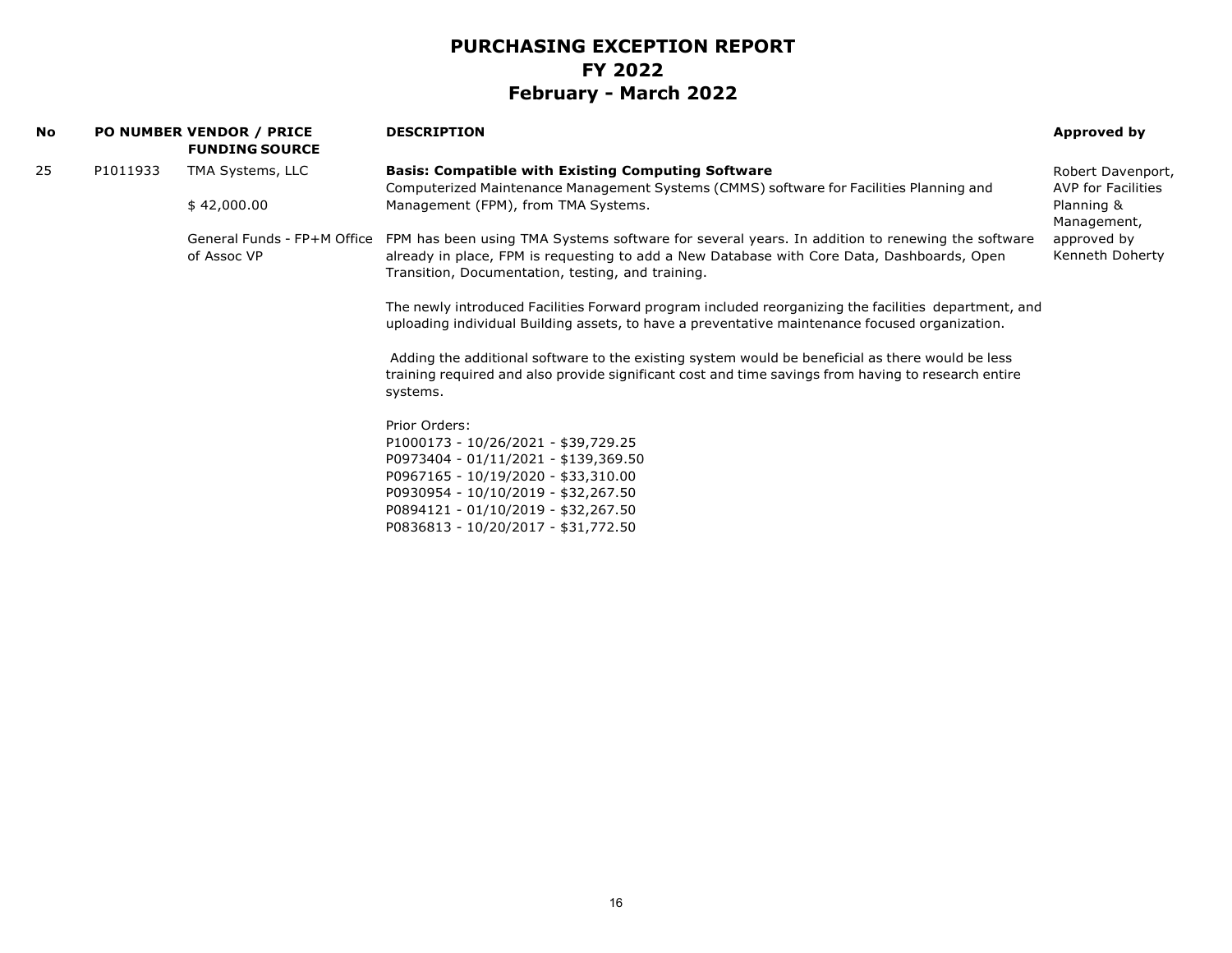| No |          | PO NUMBER VENDOR / PRICE<br><b>FUNDING SOURCE</b>         | <b>DESCRIPTION</b>                                                                                                                                                                                                                                                                                                                  | <b>Approved by</b>                                             |
|----|----------|-----------------------------------------------------------|-------------------------------------------------------------------------------------------------------------------------------------------------------------------------------------------------------------------------------------------------------------------------------------------------------------------------------------|----------------------------------------------------------------|
| 26 | P1011145 | <b>UWorld LLC</b>                                         | <b>Basis: Continuation of Specialized Services</b>                                                                                                                                                                                                                                                                                  | DeShaun Harris,                                                |
|    |          | \$284,580.00                                              | United States Medical Licensing Examination, USMLEWorld Self Assessment Checks for the School of<br>Medicine from UWorld LLC.                                                                                                                                                                                                       | Director - Medical<br>Student Services,<br>approved by         |
|    |          | General Funds - Med<br>Academic+Student Programs<br>Admin | This is for Year 1 & 2 medical school students. This is a continuation of resources provided from<br>previous years of medical school curriculum. This is the same company that provides the self<br>assessment forms for the Year 3 medical students.                                                                              | Kenneth Doherty                                                |
|    |          |                                                           | Other items are purchased through USMLE throughout the year, including additional individual step-<br>prep resources provided by Wayne State University School of Medicine in the form of question banks<br>and assessments, and small dollar Procard purchases throughout the academic year.                                       |                                                                |
|    |          |                                                           | Previous POs are -<br>for Step $1 = P0875075$ , P0834624, P0782375, etc;<br>for Step $2 = P0867183$ and P0819361 and<br>for Steps 1 and 2 combined = $P0880268$ in 2018 for \$257,400.00.<br>for Steps 1 and 2 combined = $P0952353$ in 2020 for \$257,400.00.<br>for Steps 1 and 2 combined = $P0981244$ in 2021 for \$284,580.00. |                                                                |
| 27 | P1011143 | Kelley Cawthorne Consulting<br><b>LLC</b>                 | <b>Basis: Continuation of Proven Source for Professional Advisory Services</b><br>Kelly Cawthorne Lobbying and Consulting services in Lansing. Government and Community affairs<br>has utilized the lobbying and consulting services of Kelly Cawthorne PLLC, since 2001. They are                                                  | Patrick Lindsey, VP<br>Research; approved<br>by Michael Wright |
|    |          | \$125,895.00                                              | pleased with Kelly Cawthorne's services, and prefer not to consider other options at this time, based<br>on the long-standing relationship.                                                                                                                                                                                         |                                                                |
|    |          | General Funds -                                           |                                                                                                                                                                                                                                                                                                                                     |                                                                |
|    |          | Governmental Affairs / State<br>Relation                  | Given the addition of government health affairs to the Division and the need for continuity on several<br>very high-level health affairs initiatives, Governmental Affairs determined it is in the University's best<br>interest to maintain its affiliation with Kelley Cawthorne.                                                 |                                                                |
|    |          |                                                           | Previous PO's include:<br>P0973044 01/06/2021 \$125,895.00<br>P0932524 10/02/2019 \$123,172.50<br>P0882735 10/8/18 \$120,450.00<br>P0860112 4/23/18 \$115,500.00<br>P0787901 10/11/16 \$115,500.00                                                                                                                                  |                                                                |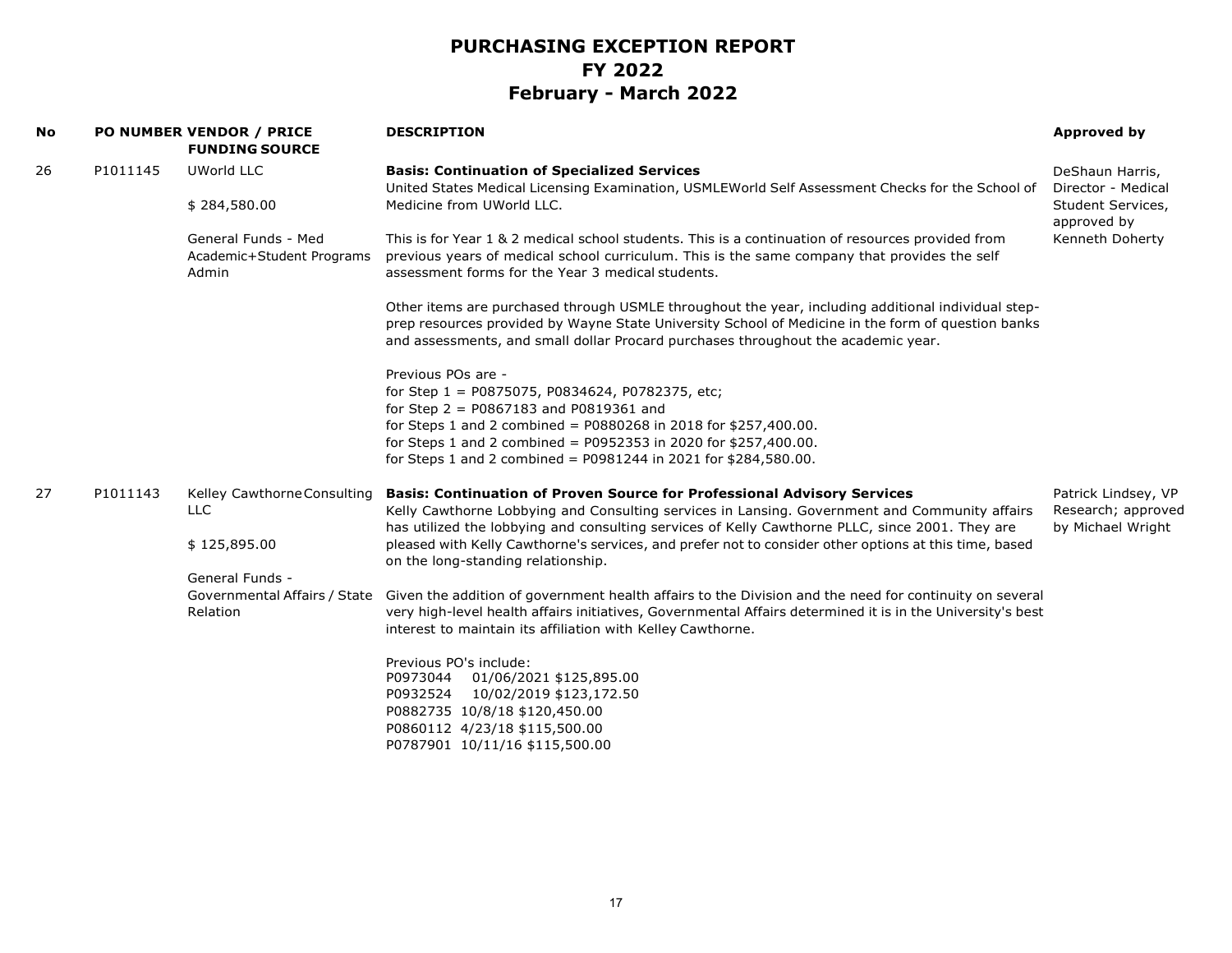| No |          | PO NUMBER VENDOR / PRICE<br><b>FUNDING SOURCE</b>     | <b>DESCRIPTION</b>                                                                                                                                                                                                                                                                                                                                                                                                                                                                                                                                                            | <b>Approved by</b>                         |
|----|----------|-------------------------------------------------------|-------------------------------------------------------------------------------------------------------------------------------------------------------------------------------------------------------------------------------------------------------------------------------------------------------------------------------------------------------------------------------------------------------------------------------------------------------------------------------------------------------------------------------------------------------------------------------|--------------------------------------------|
| 28 | P1010518 | Jasco, Inc.                                           | <b>Basis: Compatible with Existing Research Equipment</b><br>Jasco V-770 spectrophotometer for Judy Westrick in the Lumigen Instrument Center at Wayne State,                                                                                                                                                                                                                                                                                                                                                                                                                 | Matthew Allen, Chair<br>for the Department |
|    |          | \$38,525.25                                           | from Jasco Inc                                                                                                                                                                                                                                                                                                                                                                                                                                                                                                                                                                | of Chemistry,<br>approved by               |
|    |          | Grant Funds - Chemistry<br>Administration             | The V-770 Ultra Violet-Visible-Near InfraRed (UV Vis with NIR) with integrating sphere is a<br>spectrophotometer, and is used to determine the electronic states of molecules. This instrument is<br>used for both solids and liquids.                                                                                                                                                                                                                                                                                                                                        | Kenneth Doherty                            |
|    |          |                                                       | The managers and users of the WSU Lumigen Instrument Center are already trained on JASCO<br>instruments; hence training will be minimal. In addition, JASCO offered a 12% discount, to include<br>additional accessories. In addition, the center already has other accessories that will fit this<br>instrument.                                                                                                                                                                                                                                                             |                                            |
|    |          |                                                       | The Center currently has an 18-year-old Jasco instrument, and the research team is familiar with the<br>software and functionality of the instrument. With that familiarity, there is a high degree of<br>confidenct that the V-770 will work for research their needs. All spectrophotometers in the University<br>Core and in the Chemistry Department are JASCO, including the one order FY2021 (the same<br>instrument). As a last consideration, the software is basically the same for all of the Jasco's on site.<br>This reduces the time and cost required to train. |                                            |
|    |          |                                                       | Previous PO in Chemistry:<br>P0989305 07/14/2021<br>\$33,970.50                                                                                                                                                                                                                                                                                                                                                                                                                                                                                                               |                                            |
| 29 | P1009666 | Illumina, Inc.                                        | <b>Basis: Compatible with Existing Research Supplies</b><br>NextSeq 500/550 High Output Kits v2.5 for the Illumina NextSeq 500 Sequencer Center for Molecular Chair of the Center                                                                                                                                                                                                                                                                                                                                                                                             | Lawrence Grossman,                         |
|    |          | \$80,416.19                                           | Medicine and Genetics.                                                                                                                                                                                                                                                                                                                                                                                                                                                                                                                                                        | for Molecular<br>Medicine and              |
|    |          | Auxiliary Funds - Ctr for<br>Molecular Medicine & Gen | Illumina is the only manufacturer of the supplies needed for the Illumina NextSeq 500 Sequencer.<br>This Sequencer is currently set up in the Molecular Medicine and Genetics lab.                                                                                                                                                                                                                                                                                                                                                                                            | Genetics, approved<br>by Kenneth Doherty   |
|    |          |                                                       | Prior POs for these supplies:<br>P0967402 dated 9-2020 at \$120,201.31<br>P0898550 dated 2-2019 at \$126,274.51<br>P0862320 dated 5-2018 at \$51,145.75<br>P0813341 dated 4-2017 at \$45,289<br>P0761762 dated 3-2016 at \$127,264<br>P0735911 dated 9-2015 at \$84,000                                                                                                                                                                                                                                                                                                       |                                            |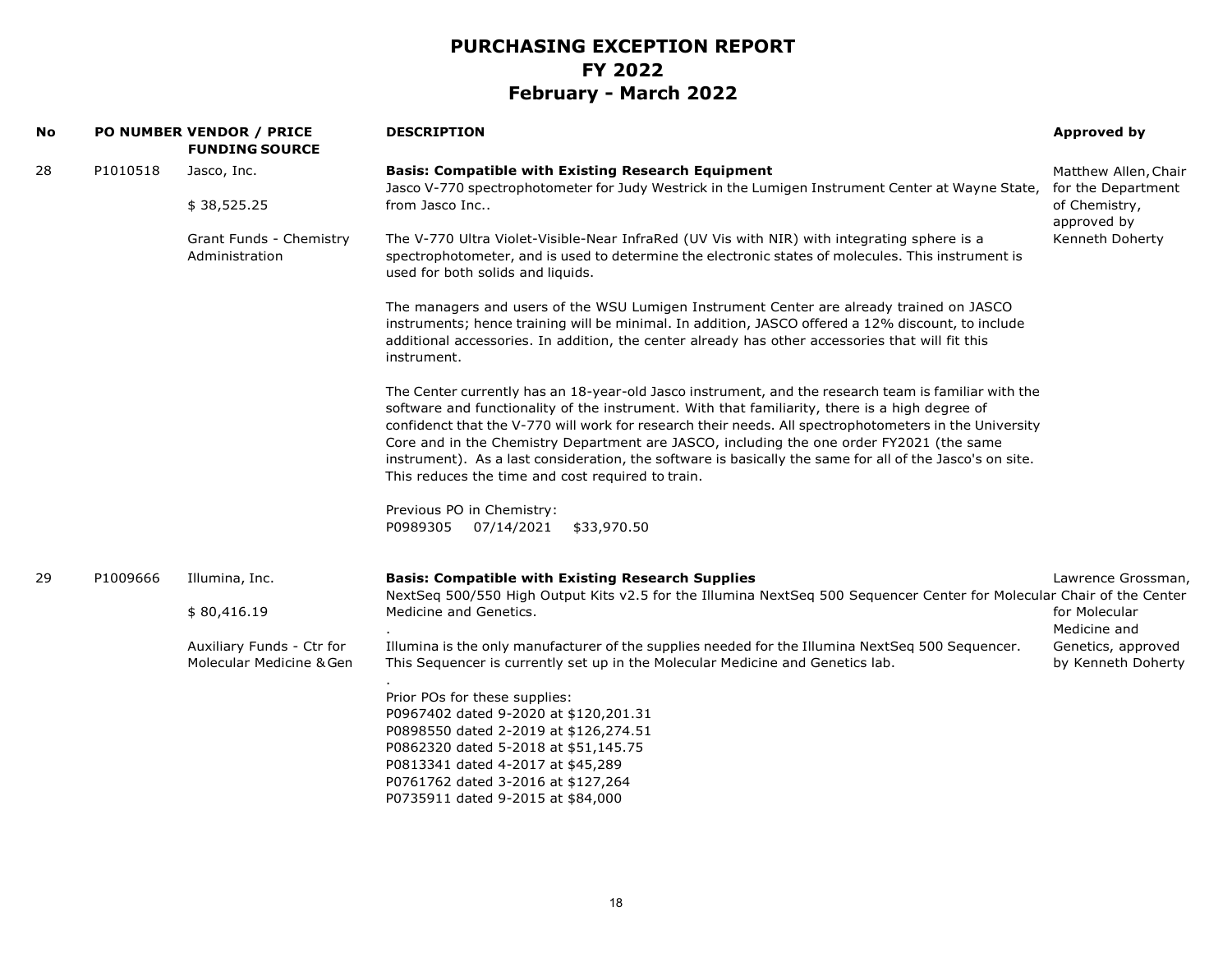| No |          | PO NUMBER VENDOR / PRICE<br><b>FUNDING SOURCE</b> | <b>DESCRIPTION</b>                                                                                                                                                                                                                                                                                                                                                                                                                                              | <b>Approved by</b>                                          |
|----|----------|---------------------------------------------------|-----------------------------------------------------------------------------------------------------------------------------------------------------------------------------------------------------------------------------------------------------------------------------------------------------------------------------------------------------------------------------------------------------------------------------------------------------------------|-------------------------------------------------------------|
| 30 | P1009238 | Mountain Pass Solutions Inc<br>\$38,600.00        | Basis: Compatible with Existing Software System - Allows Standardization<br>Software program for the School of Medicine Faculty Affairs from Mountain Pass SmartPath. This<br>renewal replaced Interforlio Faculty 180 for Selective Salary that expired on September 30, 2020.                                                                                                                                                                                 | Basim Dubaybo -<br>Vice Dean for the<br>School of Medicine, |
|    |          | <b>General Funds - Faculty</b><br>Affairs Office  | Mountain Pass configures the teaching grid and activity summary, provide templates for letters of<br>offer including import current data from Interfolio (the current system) and other tasks to ensure<br>successful integration.                                                                                                                                                                                                                              | approved by<br>Kenneth Doherty                              |
|    |          |                                                   | To ensure compatibility and standardization, the VP for Academic Affairs has selected Mountain Pass<br>as their vendor for hiring of faculty and promotion and tenure. This will allow compatibility and<br>standardization with Mountain Pass software used by the VP for Academic Affairs, purchased on<br>Purchase Order P0941484 for \$107,675 on December 20, 2019.                                                                                        |                                                             |
|    |          |                                                   | With the prior order, it was noted that there are two viable vendors in this market and both were<br>evaluated extensively by the project team; Mountain Pass and Interfolio. Both vendors offer similar<br>functionality, but after evaluation, Interfolio was considered less viable as it did not fully integrate<br>with our current on-line hiring software (jobs.wayne.edu). Additionally, Interfolio was priced at about<br>40% more than Mountain Pass. |                                                             |
|    |          |                                                   | Mountain Pass's ability to integrate with Banner was also an important deciding factor for this<br>purchasing decision.                                                                                                                                                                                                                                                                                                                                         |                                                             |
|    |          |                                                   | Previous Purchase Order:<br>P0952100 002/26/2020 \$28,923                                                                                                                                                                                                                                                                                                                                                                                                       |                                                             |
| 31 | P1009140 | LaForce, Inc                                      | <b>Basis: Compatible with Existing Infrastructure Equipment</b><br>Outfitting Manoogian Hall's Audio Visual Technology Center with card swipe access equipment and                                                                                                                                                                                                                                                                                              | Robert Thompson,<br>AVP for Computing                       |
|    |          | \$28,668.00                                       | the wiring/infrastructure to support it. Two of our primary security contractors for larger jobs were<br>consulted and provided informal quotes for this implementation. The ESS/LaForce Inc. quote was                                                                                                                                                                                                                                                         | & Information<br>Technology,                                |
|    |          | General Funds - Media Svcs<br>Administration      | \$5,512.60 less expensive than SHAW Systems & Integration. This bid waiver request is based on the<br>most competitive price. Computing & Information Technology regularly works with these contractors<br>for jobs related to security and wiring.                                                                                                                                                                                                             | approved by<br>Kenneth Doherty                              |
|    |          |                                                   | LaForce has been the defacto contractor for building security for several decades. A campus<br>assessment is planned for 2022, to determine if future building security and installation can be<br>competitively bid for a preferred supplier relationship.                                                                                                                                                                                                     |                                                             |

This is expected to cost about \$28,668.00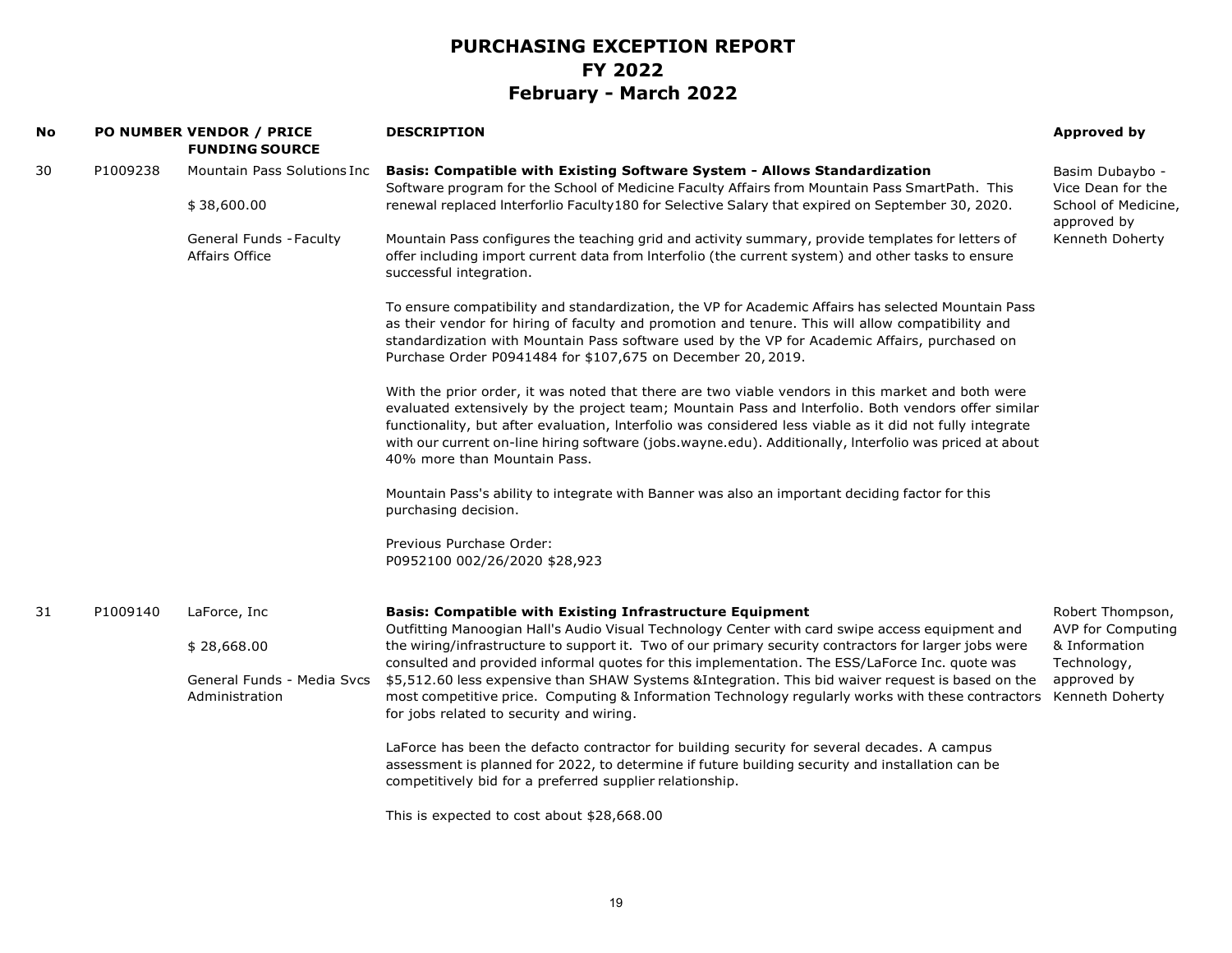| No |          | PO NUMBER VENDOR / PRICE<br><b>FUNDING SOURCE</b> | <b>DESCRIPTION</b>                                                                                   | Approved by         |
|----|----------|---------------------------------------------------|------------------------------------------------------------------------------------------------------|---------------------|
| 32 | P0992320 | Campus Auto Repair                                | <b>Basis: Continuation of Vehicle Services with Recommended Source</b>                               | Tony Holt, Chief of |
|    |          |                                                   | Blanket Order for maintenance & repair of Police vehicles for Public Safety from Campus Auto Repair. | Police, approved by |
|    |          | \$39,000.00                                       | Campus Auto Repair is a preferred vendor for police vehicles due to their close proximity to campus. | Kenneth Doherty     |
|    |          |                                                   | They provide emergency and routine maintenance for police vehicles at a reasonable cost.             |                     |
|    |          | General Funds - Public Safety                     |                                                                                                      |                     |
|    |          | Operations                                        | This bid waiver is to support the increase of PO P0992320 by \$15,000, from \$24,000 to \$39,000.    |                     |
|    |          |                                                   | Public Safety has incurred a higher level of repairs than anticipated. Individual repairs are        |                     |
|    |          |                                                   | substantially lower than the blanket order total but the cumulative total exceeds the University     |                     |
|    |          |                                                   | threshold of \$25K                                                                                   |                     |
|    |          |                                                   | Prior PO's include:                                                                                  |                     |
|    |          |                                                   | P0965805 for FY 2021 at \$54,000                                                                     |                     |
|    |          |                                                   | P0928753 for FY2020 at \$38,000                                                                      |                     |
|    |          |                                                   | P0883504 for FY2019 at \$44,000                                                                      |                     |
|    |          |                                                   | P0833946 for FY2018 at \$44,000                                                                      |                     |
|    |          |                                                   | P0787411 for FY2017 at \$48,000                                                                      |                     |
|    |          |                                                   | P0741262 for FY 2016 at \$33,000                                                                     |                     |
|    |          |                                                   | P0694010 for FY 2015 at \$27,536                                                                     |                     |
|    |          |                                                   | P0648328 for FY 2014 at \$27,812                                                                     |                     |
|    |          |                                                   |                                                                                                      |                     |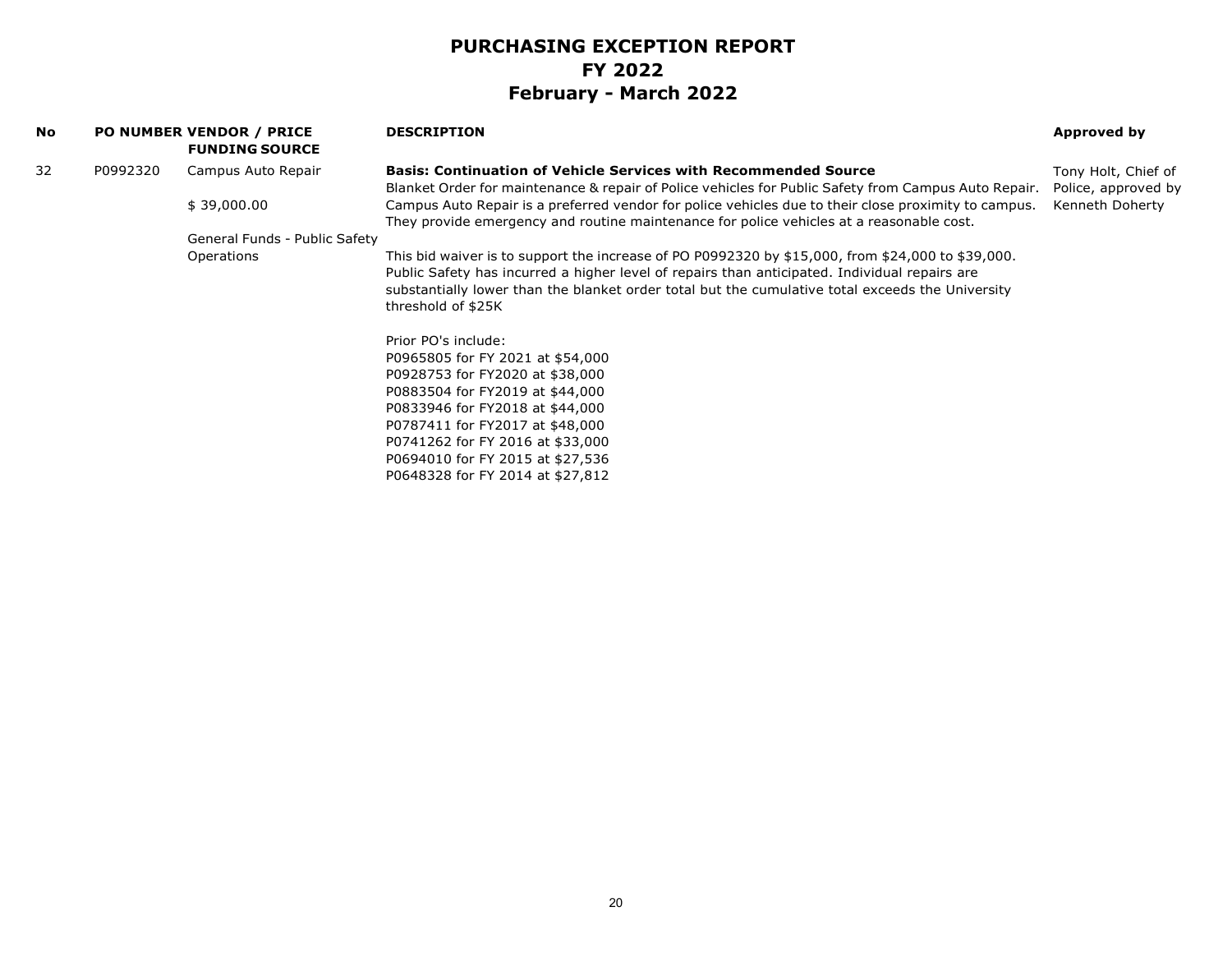| No |          | <b>PO NUMBER VENDOR / PRICE</b><br><b>FUNDING SOURCE</b>                                   | <b>DESCRIPTION</b>                                                                                                                                                                                                                                                                                                                                                                                                                                                                                                                                                                                                                                                                 | <b>Approved by</b>                                                                                                                 |
|----|----------|--------------------------------------------------------------------------------------------|------------------------------------------------------------------------------------------------------------------------------------------------------------------------------------------------------------------------------------------------------------------------------------------------------------------------------------------------------------------------------------------------------------------------------------------------------------------------------------------------------------------------------------------------------------------------------------------------------------------------------------------------------------------------------------|------------------------------------------------------------------------------------------------------------------------------------|
| 33 | P0997227 | Technolutions, Inc.<br>\$190,000.00<br>General Funds - AVP<br><b>Enrollment Management</b> | <b>Basis: Compatible with prior Service Agreements with Software Firm</b><br>Technolutions- Continued Professional Services for the Slate system for Undergraduate Admissions<br>from Technolutions Inc./Underscore Branding. Technolutions continues to develop and implement<br>Slate (CRM) software as well as create and maintain student recruitment campaigns for the<br>Department of Admissions. This waiver is requested to increase the existing PO P0997227 from<br>\$130K to \$190K.                                                                                                                                                                                   | Ahmad Ezzeddine -<br>Vice President for<br>Academic Student<br>Affairs and Global<br>Engagement,<br>approved by<br>Kenneth Doherty |
|    |          |                                                                                            | The software platform manages several aspects of student related activities including recruitment,<br>admissions and enrollment of students. They employ an entire team of Slate-experienced experts<br>who work directly within the university's admissions office to optimize its usage and deliver complete<br>communications campaigns, from the prospect stage all the way to enrollment.                                                                                                                                                                                                                                                                                     |                                                                                                                                    |
|    |          |                                                                                            | As part of the contract, the Slate CRM/Technolutions targets prospective students by developing and<br>initiating a means of communications, including mailers and social media, texting (SMS), voice audio,<br>fax, postcards, Facebook, Twitter, and letters delivered from Slate. The university must purchase<br>credits from Slate in order to carry out these various forms of communication. The Slate consultant<br>provided by Underscore Branding also has expertise in the Slate CRM and will provide communication<br>planning for student recruitment as well as create and maintain 2021-22 recruitment campaigns for<br>the Department of Undergraduate Admissions. |                                                                                                                                    |
|    |          |                                                                                            | Technolutions was selected as a strategic partner as the result of a Request for Proposal released<br>April 2017 and the vendor's proposal submitted April 2017 and evaluation by a group of WSU staff.<br>Technolutions is the inventor of the Slate CRM and distributor of campaign materials. In order for the<br>vendor to distribute printed materials, WSU must purchase credits. The company utilizes a credit<br>system in which credits are loaded into our account and deducted for each mailing.                                                                                                                                                                        |                                                                                                                                    |
|    |          |                                                                                            | Previous Pos:<br>P0997227-9-2021-<br>\$130,000 - Printed Materials<br>P0988210 - 06-2021 - \$35,000 - Software<br>P0971400 - 12-2020 - \$100,000 - Software<br>P0969172 - 11-2020 - \$50,000 - Printed Materials<br>P969092 - 11-2020 - \$15,000 - Printed Materials                                                                                                                                                                                                                                                                                                                                                                                                               |                                                                                                                                    |

21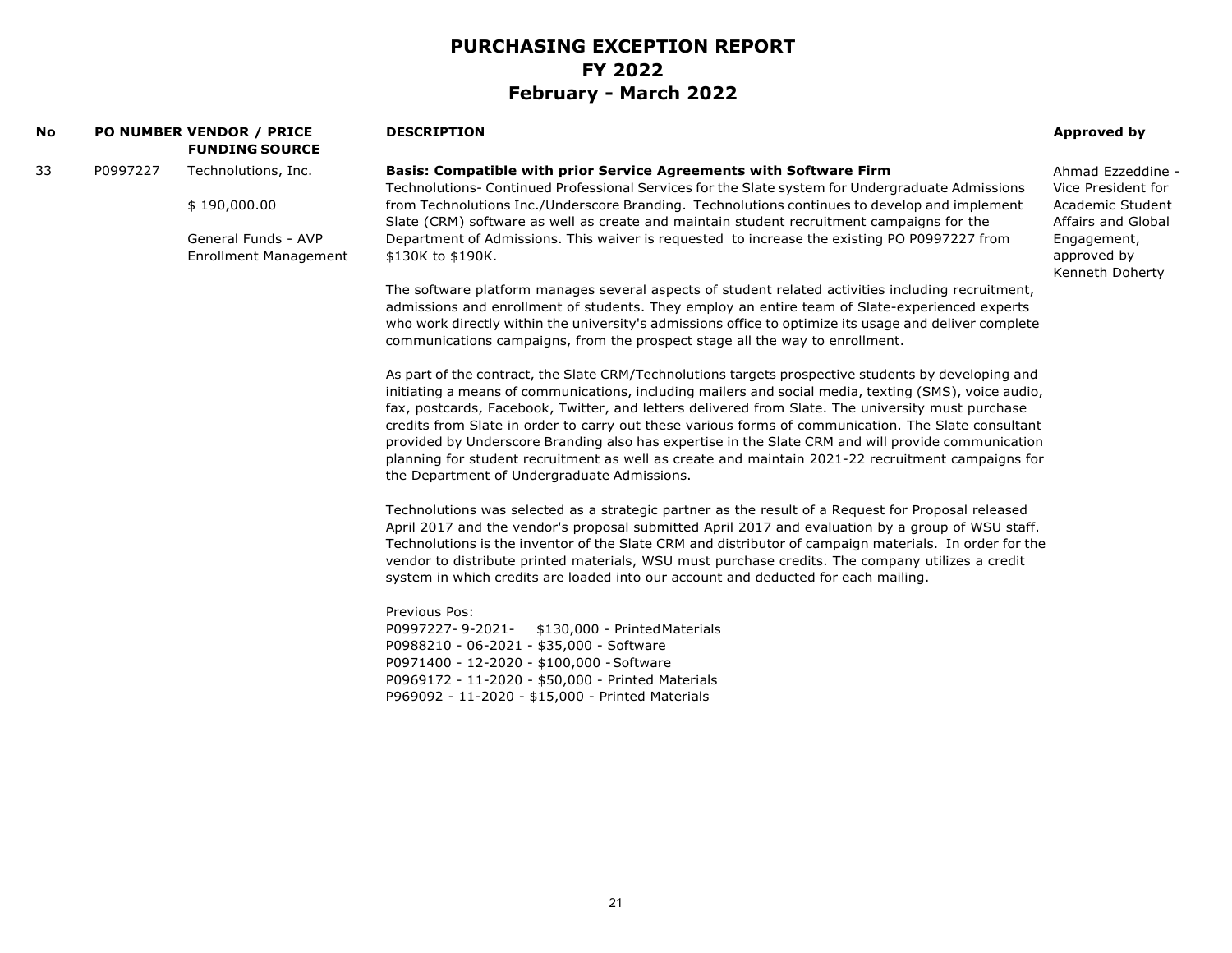| <b>No</b> |          | <b>PO NUMBER VENDOR / PRICE</b><br><b>FUNDING SOURCE</b> | <b>DESCRIPTION</b>                                                                                                                                                                                                                                                                                      | <b>Approved by</b>                            |
|-----------|----------|----------------------------------------------------------|---------------------------------------------------------------------------------------------------------------------------------------------------------------------------------------------------------------------------------------------------------------------------------------------------------|-----------------------------------------------|
| 34        | P1000145 | The Common Application Inc                               | <b>Basis: Continuation of Specialized Services with Recommended Source</b>                                                                                                                                                                                                                              | Ahmad Ezzeddine -                             |
|           |          | \$35,000.00                                              | On-line college application form for Undergraduate Admissions from the Common Application.                                                                                                                                                                                                              | Vice President for<br>Academic Student        |
|           |          |                                                          | This request is to increase The Common Application Purchase Order P0100145 from \$20,000.00 to                                                                                                                                                                                                          | Affairs and Global                            |
|           |          | General Funds - University<br>Admissions                 | \$35,000.00. The Common Application is a single on-line college application form used by over 700<br>colleges and universities. The application allows students to fill out general information in one<br>application. The application is then sent to member schools to which the student applies.     | Engagement,<br>approved by<br>Kenneth Doherty |
|           |          |                                                          | The Common Application is the sole source for this proprietary service.                                                                                                                                                                                                                                 |                                               |
|           |          |                                                          | The cost of the contract is non-negotiable and is determined by the application volume WSU receives<br>each year. The Department of Undergraduate Admissions expects the amount of applications to<br>increase to approximately 6,000 this year and therefore will need to increase the Purchase Order. |                                               |

#### **16 / \$ 1,298,178.99**

#### **E. PARTNERSHIPS/SPONSORS**

**0 / \$ 0.00**

#### **F. Bid Waiver not signed off by Procurement. Ordering Dept signed off on contract.**

#### **0 / \$ 0.00**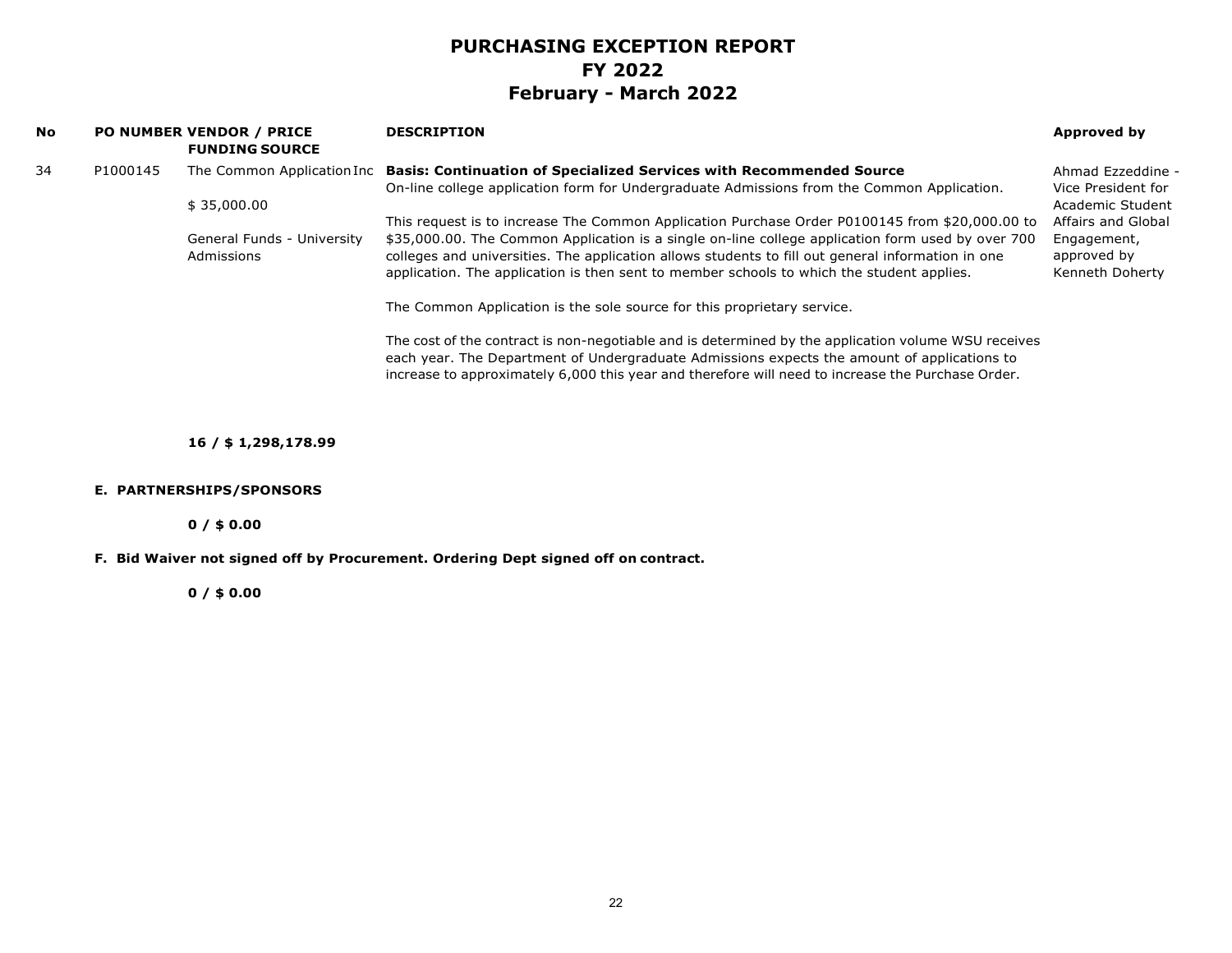| No. |          | PO NUMBER VENDOR / PRICE<br><b>FUNDING SOURCE</b> | <b>DESCRIPTION</b>                                                                                                                                                                                                                                                                                                                                                                                                                                                                                                                                                                                                                                                                                                           | Approved by                                                   |
|-----|----------|---------------------------------------------------|------------------------------------------------------------------------------------------------------------------------------------------------------------------------------------------------------------------------------------------------------------------------------------------------------------------------------------------------------------------------------------------------------------------------------------------------------------------------------------------------------------------------------------------------------------------------------------------------------------------------------------------------------------------------------------------------------------------------------|---------------------------------------------------------------|
|     |          | <b>G. OTHER (SEE EXPLANATION)</b>                 |                                                                                                                                                                                                                                                                                                                                                                                                                                                                                                                                                                                                                                                                                                                              |                                                               |
| 35  | P1014131 | Michigan Crisis Response<br>Assoc. Inc.           | <b>Basis: Recommended Source for Specialty Training Services</b><br>Critical Incident Stress Management (CISM) & Advanced Trainings for frontline workers in<br>Michigan for the Department of Psychology, from Michigan Crisis Response Association, MCRA.                                                                                                                                                                                                                                                                                                                                                                                                                                                                  | Jennifer Ballard-<br>Traynor - Director<br>for Psychiatry and |
|     |          | \$67,190.00                                       |                                                                                                                                                                                                                                                                                                                                                                                                                                                                                                                                                                                                                                                                                                                              | Behavioral                                                    |
|     |          | Grant Funds - Psychiatry                          | This is for two-day training classes to obtain national certification from the International Critical<br>Incident Stress Foundation (ICISF) Inc. Each training session will train up to 15 front-line workers.<br>The cost is \$8,302 for CISM, and either \$4,538 for Advanced 2-day or \$3, 180 for Advanced 1-day<br>trainings. It is anticipated that there will be 7 CISM training sessions to train 105 first responders<br>and (2) Advanced 1- or 2-day trainings to train 30 front-line workers. Front-line workers will<br>comprise of various police, fire fighters, EMS, dispatch, and corrections employees.<br>This is a very specialized training and MCRA is the only MI based organization that provides the | Neurosciences,<br>approved by<br>Kenneth Doherty              |
|     |          |                                                   | accredited ICISF training. Trainings are also held by ICISF faculty, but ICISF does not have the<br>faculty to train in-person in Michigan. The University also contracted with MCRA last year, and the<br>response was highly satisfactory. Our leadership team now has a great relationship with the MCRA<br>trainers and the response for additional trainings has soared.                                                                                                                                                                                                                                                                                                                                                |                                                               |
|     |          |                                                   | The trainers at MCRA are certified in CISM. The process to get certification is time consuming and<br>these trainings are required by our MDHHS Front-line Strong Grant.                                                                                                                                                                                                                                                                                                                                                                                                                                                                                                                                                     |                                                               |
|     |          |                                                   | Not only were the ICISF prices higher, but they did not have the scheduling flexibility that MCRA had.<br>There were more local trainers in MCRA that could provide this service vs. ICISF.                                                                                                                                                                                                                                                                                                                                                                                                                                                                                                                                  |                                                               |
|     |          |                                                   | This is a highly specific training accreditation for individuals working in areas with trauma exposure.<br>Because the department has several faculty that specialize in stress, anxiety and trauma, the<br>department did the leg work on finding the best organization to provide this training.                                                                                                                                                                                                                                                                                                                                                                                                                           |                                                               |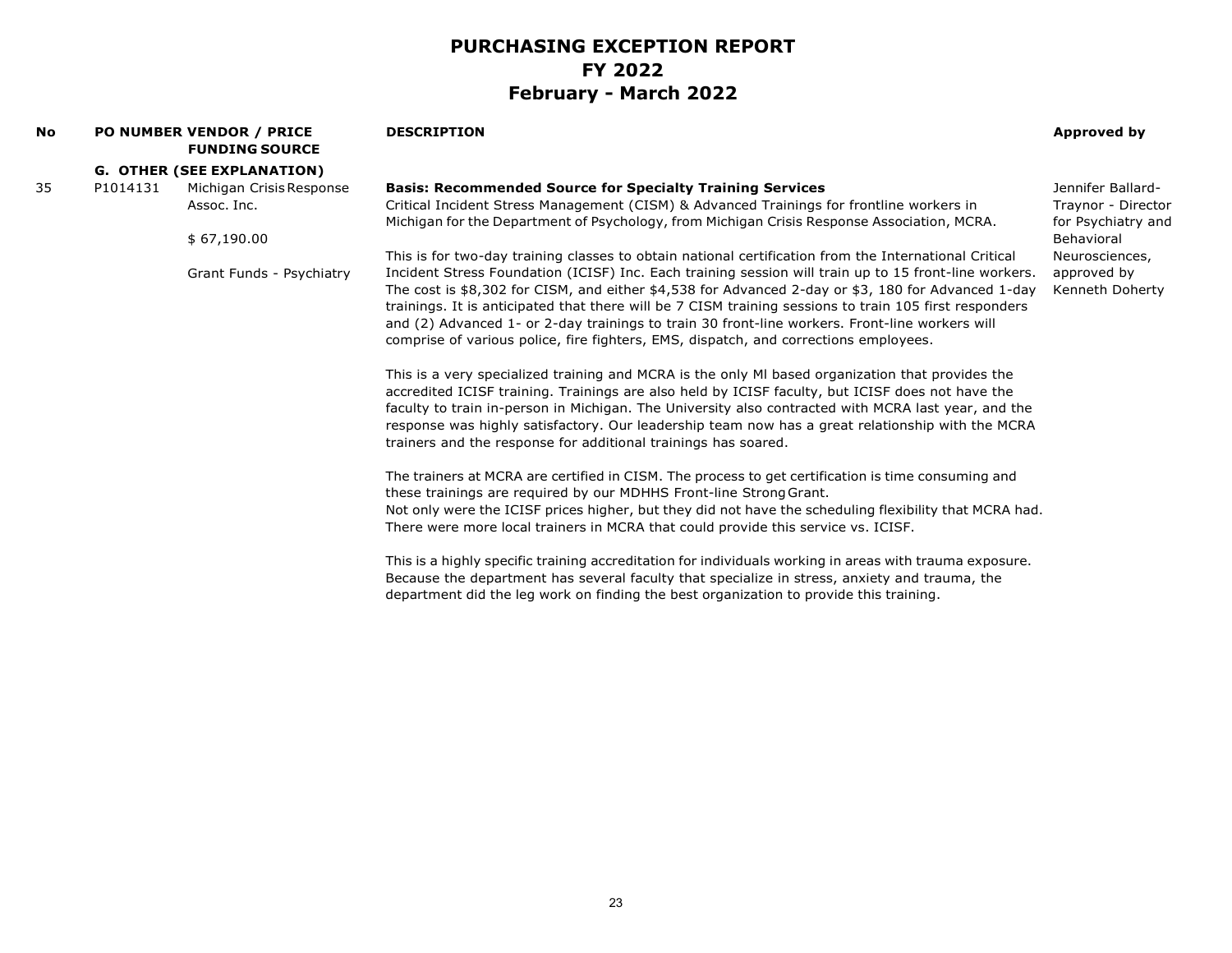| No |          | PO NUMBER VENDOR / PRICE<br><b>FUNDING SOURCE</b>   | <b>DESCRIPTION</b>                                                                                                                                                                                                                                                                                                                                                                                                                                                                                                                                                                                                                                                                                                                                                                                         | <b>Approved by</b>                                                                                                                 |
|----|----------|-----------------------------------------------------|------------------------------------------------------------------------------------------------------------------------------------------------------------------------------------------------------------------------------------------------------------------------------------------------------------------------------------------------------------------------------------------------------------------------------------------------------------------------------------------------------------------------------------------------------------------------------------------------------------------------------------------------------------------------------------------------------------------------------------------------------------------------------------------------------------|------------------------------------------------------------------------------------------------------------------------------------|
| 36 | P1014028 | <b>NLP Logix LLC</b>                                | <b>Basis: Recommended Source for Specialized IT Platform Services</b><br>Consortium-sourced software for operating environment, ToxSentry management for the Emergency                                                                                                                                                                                                                                                                                                                                                                                                                                                                                                                                                                                                                                     | Brian O'Neil, Chair<br>of the Department<br>of Emergency<br>Medicine, approved<br>by Kenneth Doherty                               |
|    |          | \$75,000.00                                         | Medicine / Poison Center Departments from NLP.                                                                                                                                                                                                                                                                                                                                                                                                                                                                                                                                                                                                                                                                                                                                                             |                                                                                                                                    |
|    |          | Auxiliary Funds - Emergency<br>Medicine             | The Michigan Poison Center at Wayne State University (MPC) provides expert medical advice to the<br>public, hospitals, EMTs and other health care providers throughout Michigan who need advice<br>regarding poison-related emergencies.                                                                                                                                                                                                                                                                                                                                                                                                                                                                                                                                                                   |                                                                                                                                    |
|    |          |                                                     | The software maintenance and service provided by NLP LOGIX is imperative to the function of the<br>Center. An opening request of \$75,000 is needed to help cover a back-dated invoice for this vendor.<br>Going forward, monthly costs will be significantly less.                                                                                                                                                                                                                                                                                                                                                                                                                                                                                                                                        |                                                                                                                                    |
|    |          |                                                     | Other vendors were identified and deemed no longer viable in preference of NLP LOGIX by<br>the Michigan Poison & Drug Information Center, MiPDC's consortium.                                                                                                                                                                                                                                                                                                                                                                                                                                                                                                                                                                                                                                              |                                                                                                                                    |
|    |          |                                                     | The sourcing was completed by the Poison Control consortium.                                                                                                                                                                                                                                                                                                                                                                                                                                                                                                                                                                                                                                                                                                                                               |                                                                                                                                    |
|    |          |                                                     | New Software and Service - No previous PO.                                                                                                                                                                                                                                                                                                                                                                                                                                                                                                                                                                                                                                                                                                                                                                 |                                                                                                                                    |
| 37 | P1012532 | Goldman & Goldman<br>Enterprises LLC<br>\$32,639.65 | <b>Basis: Recommended Source for Specialized Services</b><br>Tour and trip coordination services for the TRIO Upward Bound Program in regards to upcoming<br>Carolina College and Cultural Tour on March 28-31, 2022, including the following:<br>·15 Fairfield Inn rooms (30 students@3 per room and 5 single rooms for chaperons)                                                                                                                                                                                                                                                                                                                                                                                                                                                                        | Ahmad Ezzeddine -<br>Vice President for<br>Academic Student<br>Affairs and Global<br>Engagement,<br>approved by<br>Kenneth Doherty |
|    |          | to Excellence (APEX)                                | Grant Funds - Acad Pathways · 35 tickets to all ticketed events, tours and transporation<br>Vendor was contracted for a previous and separate tour to Cedar Point as a "trial" for use in event<br>planning. so that WSU staff did not have to spend extraordinary time coordinating all the facets of<br>the trip. An audit of charges seemed to demonstrate that it was comparable in price to what we<br>would have achieved booking transportation, hotel, and other activities on our own.<br>Goldman & Goldman / Quinttrips was able to provided exactly the services and care needed by the<br>Upward Bound program, and TRIO decided to continue to use them for the trip to Carolina College.<br>They provided references from other TRIO programs across the country, and are very knowledgeable |                                                                                                                                    |
|    |          |                                                     | about the best way to organize and coordinate a college tour.<br>Prior PO<br>P0999164 - 10/18/2021 - \$6,149                                                                                                                                                                                                                                                                                                                                                                                                                                                                                                                                                                                                                                                                                               |                                                                                                                                    |